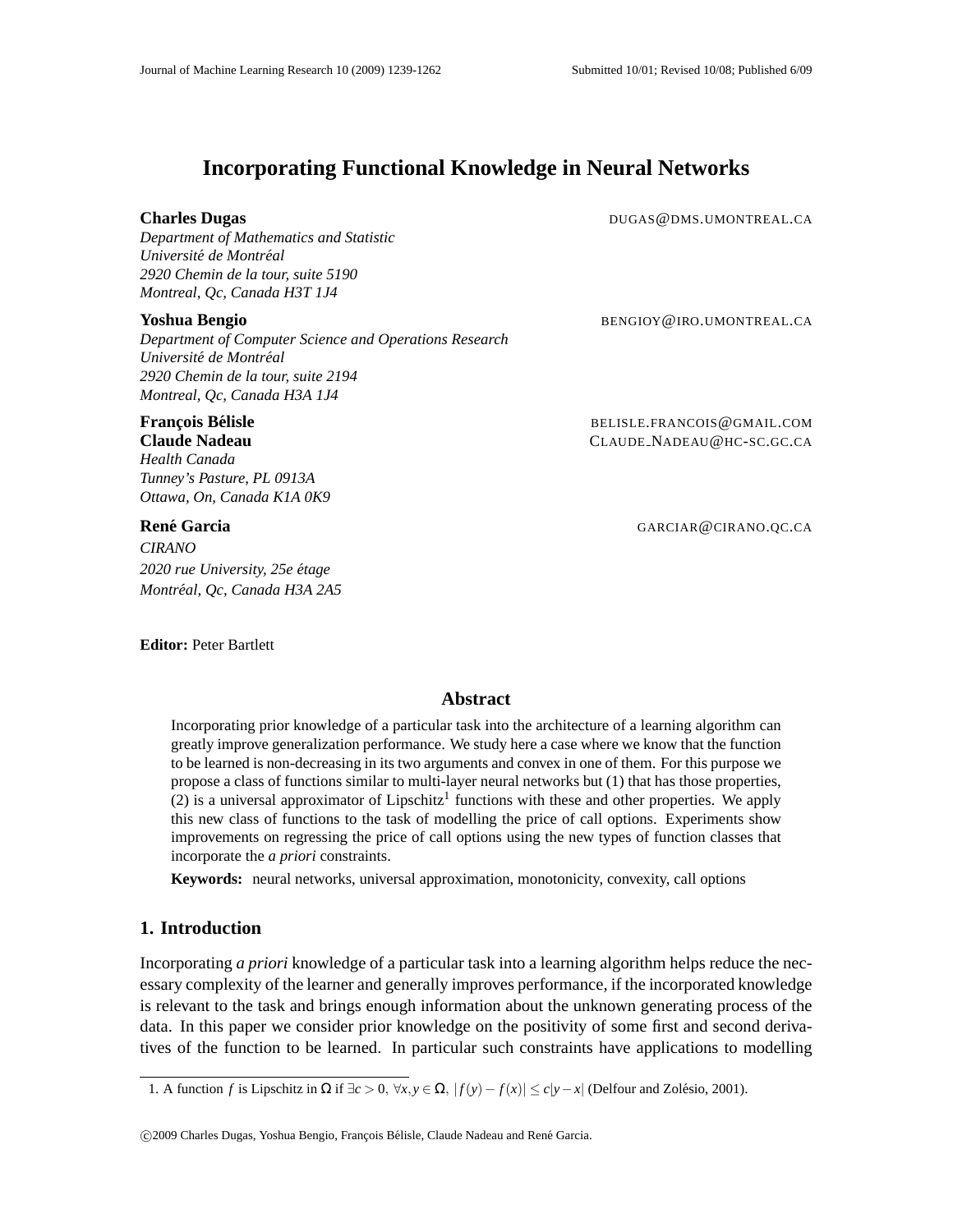the price of stock options. Based on the Black-Scholes formula, the price of a call stock option is monotonically increasing in both the "moneyness" and time to maturity of the option, and it is convex in the "moneyness". Section 4 better explains these terms and stock options. For a function  $f(x_1, x_2)$  of two real-valued arguments, this corresponds to the following properties:

$$
f \ge 0
$$
,  $\frac{\partial f}{\partial x_1} \ge 0$ ,  $\frac{\partial f}{\partial x_2} \ge 0$ ,  $\frac{\partial^2 f}{\partial x_1^2} \ge 0$ . (1)

The mathematical results of this paper (Section 2) are the following: first we introduce a class of one-argument functions that is positive, non-decreasing and convex in its argument. Second, we use this new class of functions as a building block to design another class of functions that is a universal approximator for functions with positive outputs. Third, once again using the first class of functions, we design a third class that is a universal approximator to functions of two or more arguments, with the set of arguments partitioned in two groups: those arguments for which the second derivative is known positive and those arguments for which we have no prior knowledge on the second derivative. The first derivative is positive for any argument. The universality property of the third class rests on additional constraints on cross-derivatives, which we illustrate below for the case of two arguments:

$$
\frac{\partial^2 f}{\partial x_1 \partial x_2} \ge 0, \quad \frac{\partial^3 f}{\partial x_1^2 \partial x_2} \ge 0.
$$
 (2)

Thus, we assume that  $f \in C^3$ , the set of functions three times continuously differentiable. Comparative experiments on these new classes of functions were performed on stock option prices, showing improvements when using these new classes rather than ordinary feedforward neural networks. The improvements appear to be non-stationary but the new class of functions shows the most stable behavior in predicting future prices. Detailed experimental results are presented in section 6.

# **2. Theory**

**Definition 1** *A class of functions*  $\hat{\mathcal{F}}$  *from*  $\mathbb{R}^n$  *to*  $\mathbb{R}$  *is a* **universal approximator** *for a class of*  $f$ *unctions*  $\mathcal{F}$  *from*  $\mathbb{R}^n$  *to*  $\mathbb{R}$  *if for any*  $f \in \mathcal{F}$ *, any compact domain*  $D \subset \mathbb{R}^n$ *, and any positive*  $\varepsilon$ *, one can find a*  $\hat{f} \in \hat{\mathcal{F}}$  *with*  $\sup_{x \in D} |f(x) - \hat{f}(x)| \le \varepsilon$ .

It has already been shown that the class of artificial neural networks with one hidden layer:

$$
\hat{\mathcal{N}} = \left\{ f(x) = w_0 + \sum_{i=1}^H w_i \cdot h\left(b_i + \sum_j v_{ij} x_j\right) \right\},\tag{3}
$$

for example, with a sigmoid activation function  $h(s) = 1/(1 + e^{-s})$ , is a universal approximator of continuous functions (Cybenko, 1988, 1989; Hornik et al., 1989; Barron, 1993). Furthermore, Leshno et al. (1993) have shown that any non-polynomial activation function will suffice for universal approximation. The number of hidden units *H* of the neural network is a hyper-parameter that controls the accuracy of the approximation and it should be chosen to balance the trade-off (see also Moody, 1994) between accuracy (bias of the class of functions) and variance (due to the finite sample used to estimate the parameters of the model). Because of this trade-off, in the finite sample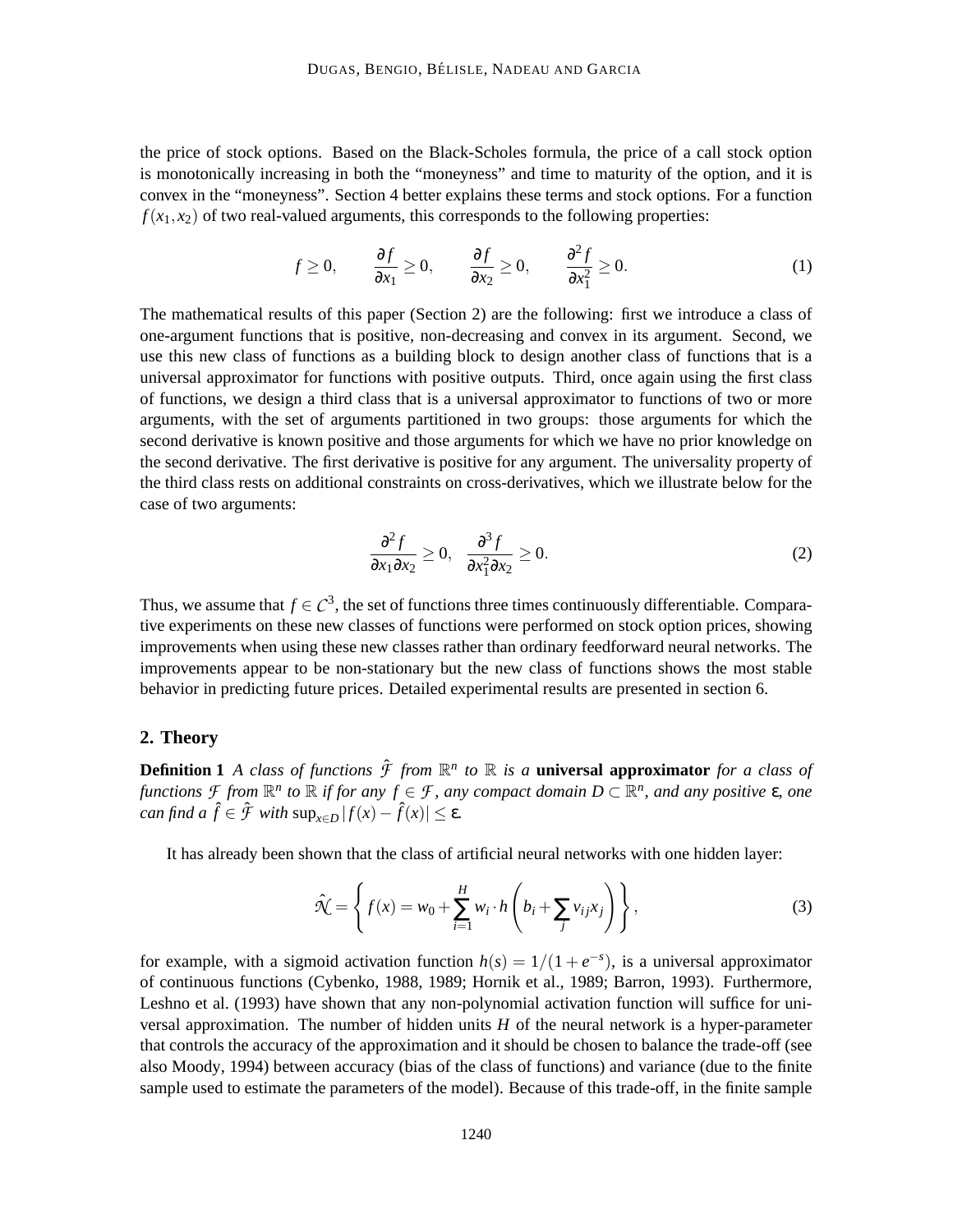case, it may be advantageous to consider a "simpler" class of functions that is appropriate to the task.

Since the sigmoid *h* is monotonically increasing  $(h'(s) = h(s)(1 - h(s)) > 0$ , it is easy to force the first derivatives with respect to  $x$  to be positive by forcing the weights to be positive, for example with the exponential function:

$$
\hat{\mathcal{N}}_{+} = \left\{ f(x) = e^{w_0} + \sum_{i=1}^{H} e^{w_i} \cdot h\left(b_i + \sum_j e^{v_{ij}} x_j\right) \right\}.
$$
 (4)

Note that the positivity of  $f(x)$  and  $f'(x)$  is not affected by the values of the  ${b_i}$  parameters. Since the sigmoid *h* has a positive first derivative, its primitive, which we call *softplus*, is convex:

$$
\boxed{\zeta(s) = \ln(1+e^s)}
$$

where ln(·) is the natural logarithm operator. Note that  $d\zeta(s)/ds = h(s) = 1/(1+e^{-s})$ .

## **2.1 Universality for Functions with Positive Outputs**

Using the softplus function introduced above, we define a new class of functions, all of which have positive outputs:

$$
\hat{\mathcal{N}}_{>0} = \{f(x) = \zeta(g(x)), g(x) \in \hat{\mathcal{N}}\}.
$$

**Theorem 2** Within the set of continuous functions from  $\mathbb{R}^n$  to  $\mathbb{R}_+ = \{x : x \in \mathbb{R}, x > 0\}$ , the class  $\hat{\mathcal{N}}_{>0}$  is a universal approximator.

**Proof** Consider a positive function  $f(x)$ , which we want to approximate arbitrarily well. Consider  $g(x) = \zeta^{-1}(f(x)) = \ln(e^{f(x)} - 1)$ , the inverse softplus transform of  $f(x)$ . Choose  $\hat{g}(x)$  from  $\hat{\mathcal{N}}$  such that  $\sup_{x \in D} |g(x) - \hat{g}(x)| \leq \varepsilon$ , where *D* is any compact domain over  $\mathbb{R}^n$  and  $\varepsilon$  is any positive real number. The existence of  $\hat{g}(x)$  is ensured by the universality property of  $\hat{\mathcal{X}}$ . Set  $\hat{f}(x) = \zeta(\hat{g}(x)) =$  $\ln(1 + e^{\hat{g}(x)})$ . Consider any particular *x* and define  $a = \min(\hat{g}(x), g(x))$  and  $b = \max(\hat{g}(x), g(x))$ . Since  $b - a \le \varepsilon$ , we have,

$$
|\hat{f}(x) - f(x)| = \ln(1 + e^b) - \ln(1 + e^a)
$$
  
=  $\ln(1 + (e^b - e^a)/(1 + e^a))$   
 $\leq \ln(1 + (e^{\epsilon} - 1)e^a/(1 + e^a))$   
 $< \epsilon.$ 

П

Thus, the use of the softplus function to transform the output of a regular one hidden layer artificial neural network ensures the positivity of the final output without hindering the universality property.

# **2.2** The Class  ${}_{c,n}\hat{\mathcal{N}}_{\!+\!+}$

In this section, we use the softplus function, in order to define a new class of functions with positive outputs, positive first derivatives w.r.t. all input variables and positive second derivatives w.r.t.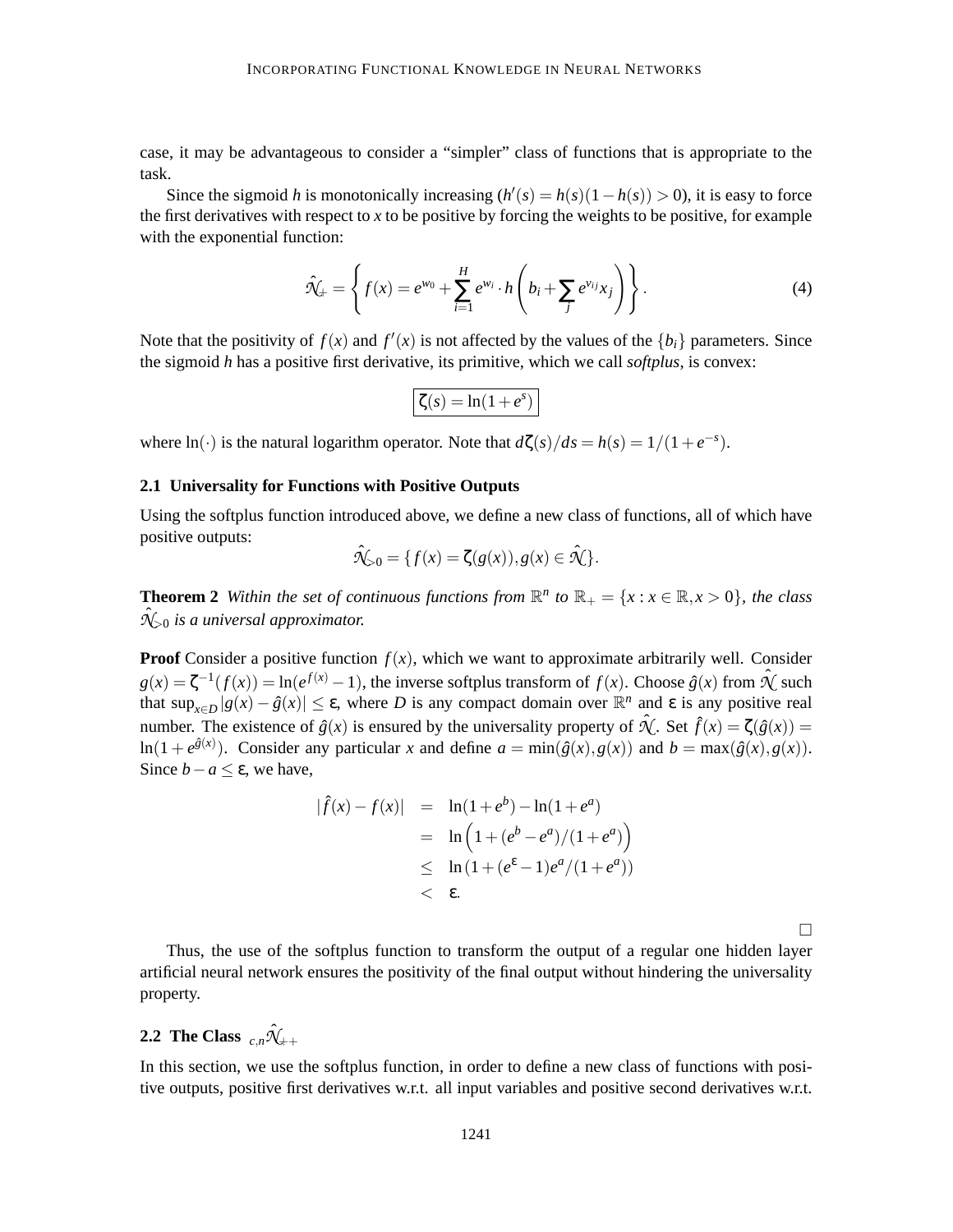some of the input variables. The basic idea is to replace the sigmoid of a sum by a product of either softplus or sigmoid functions over each of the dimensions (using the softplus over the convex dimensions and the sigmoid over the others):

$$
c_{n}\hat{\mathcal{N}}_{++} = \left\{ f(x) = e^{w_0} + \sum_{i=1}^{H} e^{w_i} \left( \prod_{j=1}^{c} \zeta(b_{ij} + e^{v_{ij}} x_j) \right) \left( \prod_{j=c+1}^{n} h(b_{ij} + e^{v_{ij}} x_j) \right) \right\}.
$$
 (5)

One can readily check that the output is necessarily positive, the first derivatives w.r.t.  $x_j$  are positive, and the second derivatives w.r.t.  $x_j$  for  $j \leq c$  are positive. However, this class of functions has other properties that are summarized by the following:

$$
\frac{\partial^m f}{\partial^{m_1} x_1 \partial^{m_2} x_2 \cdots \partial^{m_n} x_n} \geq 0,
$$
\n
$$
m_j \in \begin{cases} \{0, 1, 2\} & 1 \leq j \leq c \\ \{0, 1\} & c+1 \leq j \leq n, \end{cases}
$$
\n
$$
\sum_{j=1}^n m_j = m.
$$
\n(6)

Here, we have assumed that  $f \in C^{c+n}$ , the set of functions that are  $c + n$  times continuously differentiable. We will also restrict ourselves to Lispschitz functions since the proof of the theorem relies on the fact that the derivative of the function is bounded. The set of functions that respect these derivative conditions will be referred to as  $_{c,n}\hat{\mathcal{F}}_{++}$ . Note that, as special cases we find that *f* is positive ( $m = 0$ ), and that it is monotonically increasing w.r.t. any of its inputs ( $m = 1$ ), and convex w.r.t. the first *c* inputs ( $m = 2$ , $\exists j : m_j = 2$ ). Also note that, when applied to our particular case where  $n = 2$  and  $c = 1$ , this set of equations corresponds to Equations (1) and (2). We now state the main universality theorem:

**Theorem 3** Within the set  $_{c,n}\hat{\mathcal{F}}_{++}$  of Lipschitz functions from  $\mathbb{R}^n$  to  $\mathbb R$  whose set of derivatives as *specified by Equation* (6) *are non-negative, the class*  ${}_{c,n}\hat{\mathcal{X}}_{++}$  *is a universal approximator.* 

The proof of the theorem is given in Section A.

### **2.3 Parameter Optimization**

In our experiments, conjugate gradient descent was used to optimize the parameters of the model. The backpropagation equations are obtained as the derivatives of  $f \in c_n \hat{N}_{++}$  (Equation 5) w.r.t. to its parameters. Let  $z_{i,j} = b_{ij} + e^{v_{ij}} x_j$ ,  $u_i = e^{w_i} (\prod_{j=1}^c \zeta(z_{i,j})) (\prod_{j=c+1}^n h(z_{ij}))$  and  $f = e^{w_0} + \sum_{i=1}^H u_i$ . Then, we have

$$
\partial f/\partial w_0 = e^{w_0},
$$
  
\n
$$
\partial f/\partial w_i = u_i,
$$
  
\n
$$
\partial f/\partial b_{i,k} = \begin{cases} u_i \cdot h(z_{i,k})/\zeta(z_{i,k}) & 1 \le k \le c \\ u_i \cdot (1 - h(z_{i,k})) & c+1 \le k \le n, \end{cases}
$$
  
\n
$$
\partial f/\partial v_{i,k} = e^{v_{ik}}x_k \cdot \partial f/\partial b_{i,k}.
$$
\n(7)

Except for terms  $h(z_{i,k}), k \leq c$  of Equation (7), all values are computed through the forward phase, that is, while computing the value of *f* . Error backpropagation can thus be performed efficiently if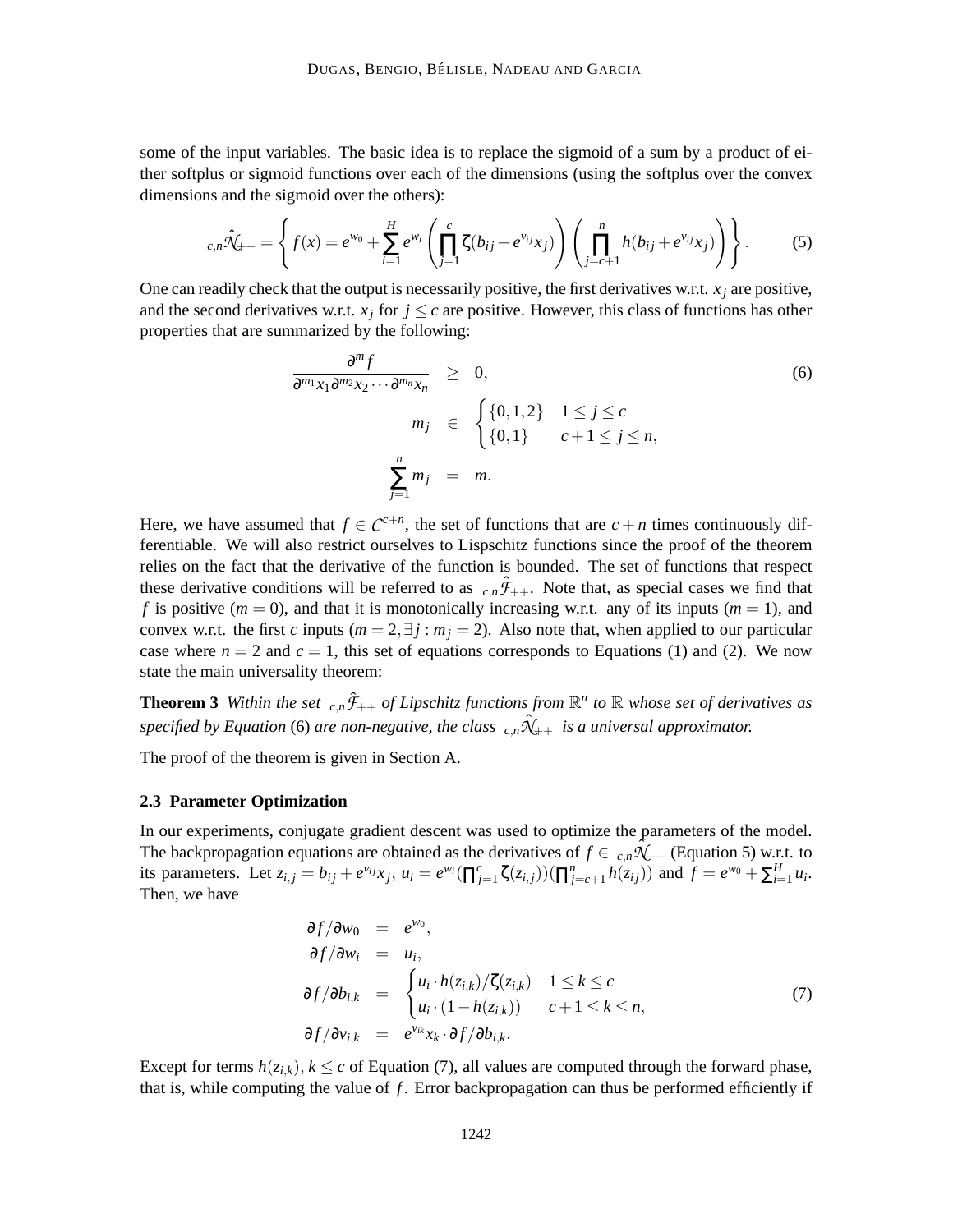careful attention is paid, during the forward phase, to store the values to be reused in the backpropagation phase.

Software implementing parameter optimization of the proposed architecture and the numerical experiments of the following section is available on-line.<sup>2</sup> Code was written using the "R" statistical software package.<sup>3</sup>

## **3. Experiments with Artificial Data**

In this section, we present a series of controlled experiments in order to assess the potential improvements that can be gained from using the proposed architecture in cases where some derivatives of the target function are known to be positive. The emphasis is put on analyzing the evolution of the model bias and model variance values w.r.t. various noise levels and training set sizes.

The function we shall attempt to learn is

$$
f(\vec{x}) = \zeta(x_1)\zeta(x_2)\zeta(x_3)h(x_4),
$$
  

$$
y = f(\vec{x}) + \xi,
$$

where  $\zeta(\cdot)$  is the softplus function defined above and  $h(\cdot)$  is the sigmoid function. The input values are drawn from a uniform distribution over the [0,1] interval, that is,  $x_i \sim \mathcal{U}(0,1)$ . The noise term  $\xi$  is added to the true function  $f(\vec{x})$  to generate the target value *y*. Finally,  $\xi \sim \mathcal{N}(0, \sigma^2)$ , that is, we used additive Gaussian noise. Different values for  $\sigma$  have been tested.

For each combination of noise level ( $\sigma \in \{1e-2, 3e-2, 1e-1\}$ ) and training set size (25, 50, 100, 200, 400), we chose the best performing combination of number of hidden units and weight decay. In order to perform model selection, 100 models were trained using different random training sets, for each combination. Based on validation set performance, 50 models were retained and their validation set performances were averaged. The best performing combination was chosen based on this average validation performance. Bias and variance were measured using these 50 selected models when applied on another testset of 10000 examples. In each case, the number of training epochs was 10000. The process was repeated for two architectures: the proposed architecture of products of softplus and sigmoid functions over input dimensions with constrained weights (CPSD) and regular unconstrained multi-layered perceptrons with a single hidden layer (UMLP).

In order to compute the bias and variance values, we first computed, for each test example, the average of the  $N_D = 50$  model outputs:

$$
\bar{g}(\vec{x}_i) = \frac{1}{N_D} \sum_{j=1}^{N_D} g_j(\vec{x}_i),
$$

where  $g_j(\vec{x}_i)$  is the output of the  $j^{th}$  model associated to the  $i^{th}$  input vector  $\vec{x}_i$ .

The variance was unbiasedly approximated as the average over all test examples  $(N_i = 10000)$ , of the sample variance of model outputs  $g_j(\vec{x}_i)$  w.r.t. the corresponding mean output  $\bar{g}(\vec{x}_i)$ :

$$
\hat{v}(\vec{x}_i) = \frac{1}{N_D - 1} \sum_{j=1}^{N_D} (g_j(\vec{x}_i) - \bar{g}(\vec{x}_i))^2,
$$
  

$$
\hat{v} = \frac{1}{N_i} \sum_i \hat{v}(\vec{x}_i).
$$

<sup>2.</sup> Software can be found at http://www.dms.umontreal.ca/˜dugas/convex/.

<sup>3.</sup> Code found at http://www.r-project.org/.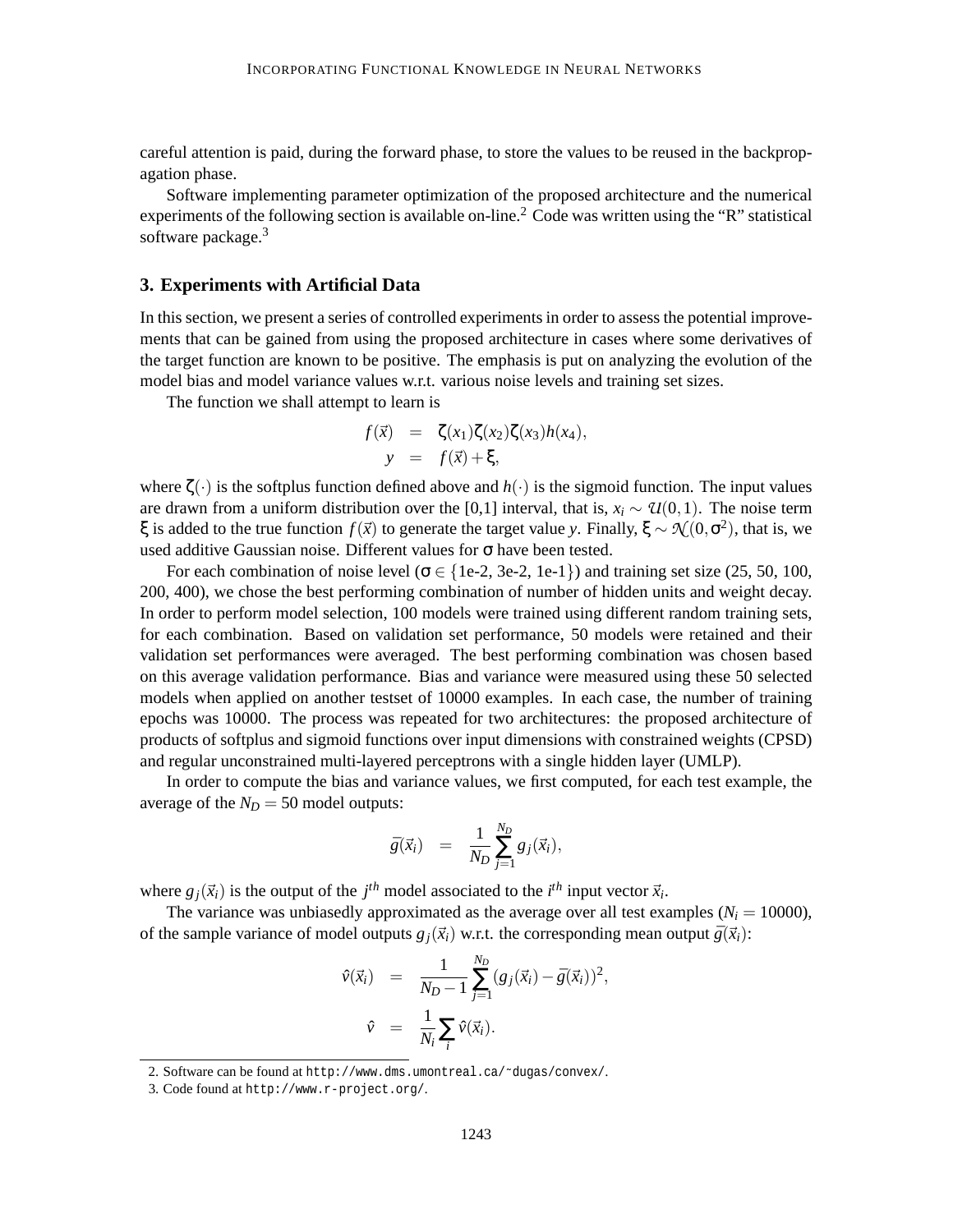The bias was unbiasedly estimated as the average over all test examples, of the squared deviation of the mean output  $\bar{g}(\vec{x}_i)$  w.r.t. the known true function value  $f(\vec{x}_i)$ , less a variance term:

$$
\hat{b}(\vec{x}_i) = (\bar{g}(\vec{x}_i) - f(\vec{x}_i))^2 - \hat{v}(\vec{x}_i)/N_D, \n\hat{b} = \frac{1}{N_i} \sum_i \hat{b}(\vec{x}_i).
$$

Let  $b(\vec{x}_i) = (E_G(g(\vec{x}_i)) - f(\vec{x}_i))^2$  be the true bias, at point  $\vec{x}_i$  where  $E_G()$  denotes expectation taken over training set distribution, which induces a distribution of the function *g* produced by the learning algorithm. Let us show that  $E_G(\hat{b}(\vec{x}_i)) = b(\vec{x}_i)$ :

$$
E_G(\hat{b}(\vec{x}_i)) = E_G[(\bar{g}(\vec{x}_i) - f(\vec{x}_i))^2 - \hat{v}(\vec{x}_i)/N_D],
$$
  
\n
$$
= E_G[(\bar{g}(\vec{x}_i) - g(\vec{x}_i) + g(\vec{x}_i) - f(\vec{x}_i))^2] - \hat{v}(\vec{x}_i)/N_D,
$$
  
\n
$$
= E_G[(\bar{g}(\vec{x}_i) - g(\vec{x}_i))^2] + E_G[(g(\vec{x}_i) - f(\vec{x}_i))^2] - \hat{v}(\vec{x}_i)/N_D,
$$
  
\n
$$
= \hat{v}(\vec{x}_i)/N_D + b(\vec{x}_i) - \hat{v}(\vec{x}_i)/N_D,
$$
  
\n
$$
= b(\vec{x}_i).
$$

Table 1 reports the results for these simulations. In all cases, the bias and variance are lower for the proposed architecture than for a regular neural network architecture, which is the result we expected. The variance reduction is easy to understand because of the appropriate constraints on the class of functions. The bias reduction, we conjecture to be a side effect of the bias-variance tradeoff being performed by the model selection on the validation set: to achieve a lower validation error, a larger bias is needed with the unconstrained artificial neural network. The improvements are generally more important for smaller sample sizes. A possible explanation is that the proposed architecture helps reduce the variance of the estimator. With small sample sizes, this is very beneficial and becomes less important as the number of points increases.

### **4. Estimating Call Option Prices**

An option is a contract between two parties that entitles the buyer to a claim at a future date *T* that depends on the future price,  $S_T$  of an underlying asset whose price at current time  $t$  is  $S_t$ . In this paper we consider the very common European call options, in which the buyer (holder) of the option obtains the right to buy the asset at a fixed price *K* called the strike price. This purchase can only occur at maturity date (time *T*). Thus, if at maturity, the price of the asset  $S_T$  is above the strike price *K*, the holder of the option can *exercise* his option and buy the asset at price *K*, then sell it back on the market at price  $S_T$ , thus making a profit of  $S_T - K$ . If, on the other hand, the price of the asset at maturity  $S_T$  is below the strike price K, then the holder of the option has no interest in exercising his option (and does not have to) and the option simply expires worthless and unexercised. For this reason, the option is considered to be worth max $(0, S_T - K)$  at maturity and our goal is to estimate *Ct* , the value of that worth at current time *t*.

In the econometric literature, the call function is often expressed in terms of the primary economic variables that influence its value: the actual market price of the security  $(S_t)$ , the strike price (*K*), the remaining time to maturity ( $\tau = T - t$ ), the risk free interest rate (*r*), and the volatility of the return (σ). One important result is that under mild conditions, the call option function is homogeneous of degree one with respect to the strike price and so we can perform dimensionality reduction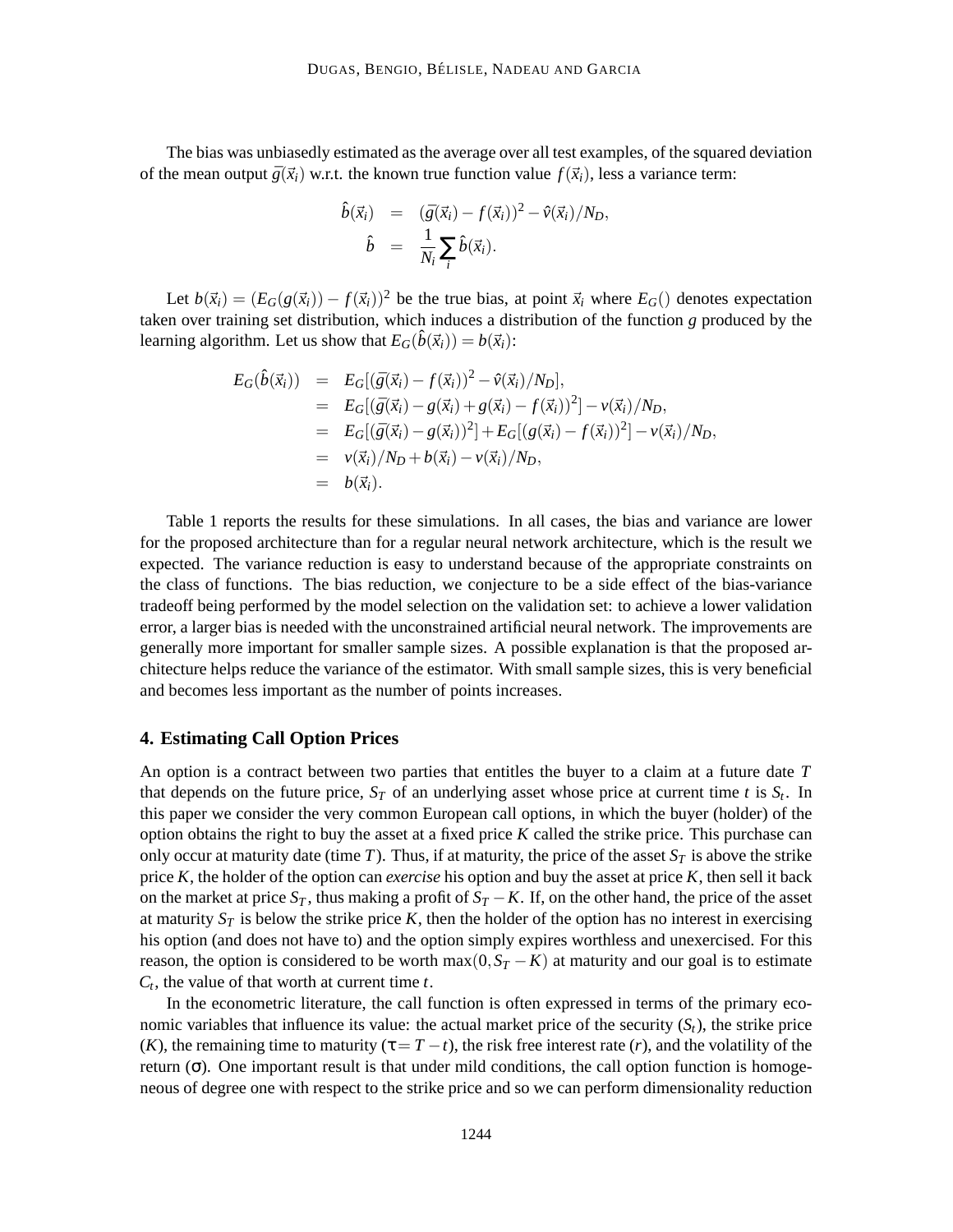| Ntrain | Noise   | Architecture | <b>Bias</b> | Variance   | Sum        |
|--------|---------|--------------|-------------|------------|------------|
|        | $1e-02$ | <b>UMLP</b>  | 2.31e-04    | 9.20e-05   | 3.23e-04   |
|        |         | <b>CPSD</b>  | 1.04e-04    | 3.97e-05   | 1.43e-04   |
| 25     | $3e-02$ | <b>UMLP</b>  | 1.06e-03    | 3.46e-04   | 1.40e-03   |
|        |         | <b>CPSD</b>  | 9.37e-04    | 2.30e-04   | 1.17e-03   |
|        | $1e-01$ | <b>UMLP</b>  | 1.07e-02    | 2.68e-03   | 1.33e-02   |
|        |         | <b>CPSD</b>  | $1.02e-02$  | 2.45e-03   | 1.27e-02   |
|        | $1e-02$ | <b>UMLP</b>  | 1.55e-04    | 9.41e-05   | 2.49e-04   |
|        |         | <b>CPSD</b>  | 1.03e-04    | 1.99e-05   | 1.23e-04   |
| 50     | 3e-02   | <b>UMLP</b>  | 1.05e-03    | 1.28e-04   | 1.18e-03   |
|        |         | <b>CPSD</b>  | 9.35e-04    | 9.29e-05   | 1.03e-03   |
|        | $1e-01$ | <b>UMLP</b>  | 1.03e-02    | 1.22e-03   | 1.15e-02   |
|        |         | <b>CPSD</b>  | $1.02e-02$  | 1.11e-03   | 1.13e-02   |
|        | $1e-02$ | <b>UMLP</b>  | 1.27e-04    | 3.98e-05   | 1.67e-04   |
|        |         | <b>CPSD</b>  | $1.02e-04$  | 1.01e-05   | 1.12e-04   |
| 100    | 3e-02   | <b>UMLP</b>  | 9.82e-04    | 2.11e-04   | 1.19e-03   |
|        |         | <b>CPSD</b>  | 9.39e-04    | 4.77e-05   | 9.87e-04   |
|        | $1e-01$ | <b>UMLP</b>  | 1.04e-02    | 6.28e-04   | 1.10e-02   |
|        |         | <b>CPSD</b>  | $1.02e-02$  | 5.30e-04   | 1.07e-02   |
|        | $1e-02$ | <b>UMLP</b>  | 1.07e-04    | 2.24e-05   | 1.29e-04   |
|        |         | <b>CPSD</b>  | $1.02e-04$  | 5.01e-06   | 1.07e-04   |
| 200    | 3e-02   | <b>UMLP</b>  | $9.45e-04$  | $1.10e-04$ | $1.05e-03$ |
|        |         | <b>CPSD</b>  | 9.15e-04    | 4.31e-05   | 9.58e-04   |
|        | $1e-01$ | <b>UMLP</b>  | 1.03e-02    | 3.38e-04   | 1.07e-02   |
|        |         | <b>CPSD</b>  | $1.02e-02$  | 3.21e-04   | 1.05e-02   |
|        | $1e-02$ | <b>UMLP</b>  | 1.03e-04    | 1.14e-05   | 1.15e-04   |
|        |         | <b>CPSD</b>  | $1.02e-04$  | 2.41e-06   | 1.04e-04   |
| 400    | 3e-02   | <b>UMLP</b>  | 9.32e-04    | 6.15e-05   | 9.94e-04   |
|        |         | <b>CPSD</b>  | 9.15e-04    | 2.10e-05   | 9.36e-04   |
|        | $1e-01$ | <b>UMLP</b>  | 1.04e-02    | 1.75e-04   | 1.05e-02   |
|        |         | <b>CPSD</b>  | $1.02e-02$  | 1.43e-04   | 1.03e-02   |

**Bias and Variance Analysis on Artificial Data**

Table 1: Comparison of the bias and variance values for two neural network architectures, three levels of noise, and five sizes of training sets (Ntrain), using artificial data. In bold, the best performance between the two models.

by letting our approximating function depend on the "moneyness" ratio ( $M = S_t/K$ ) instead of the current asset price  $S_t$  and the strike price  $K$  independently. We must then modify the target to be the price of the option divided by the strike price: *Ct*/*K*.

Most of the research on call option modelling relies on strong parametric assumptions of the underlying asset price dynamics. Any misspecification of the stochastic process for the asset price will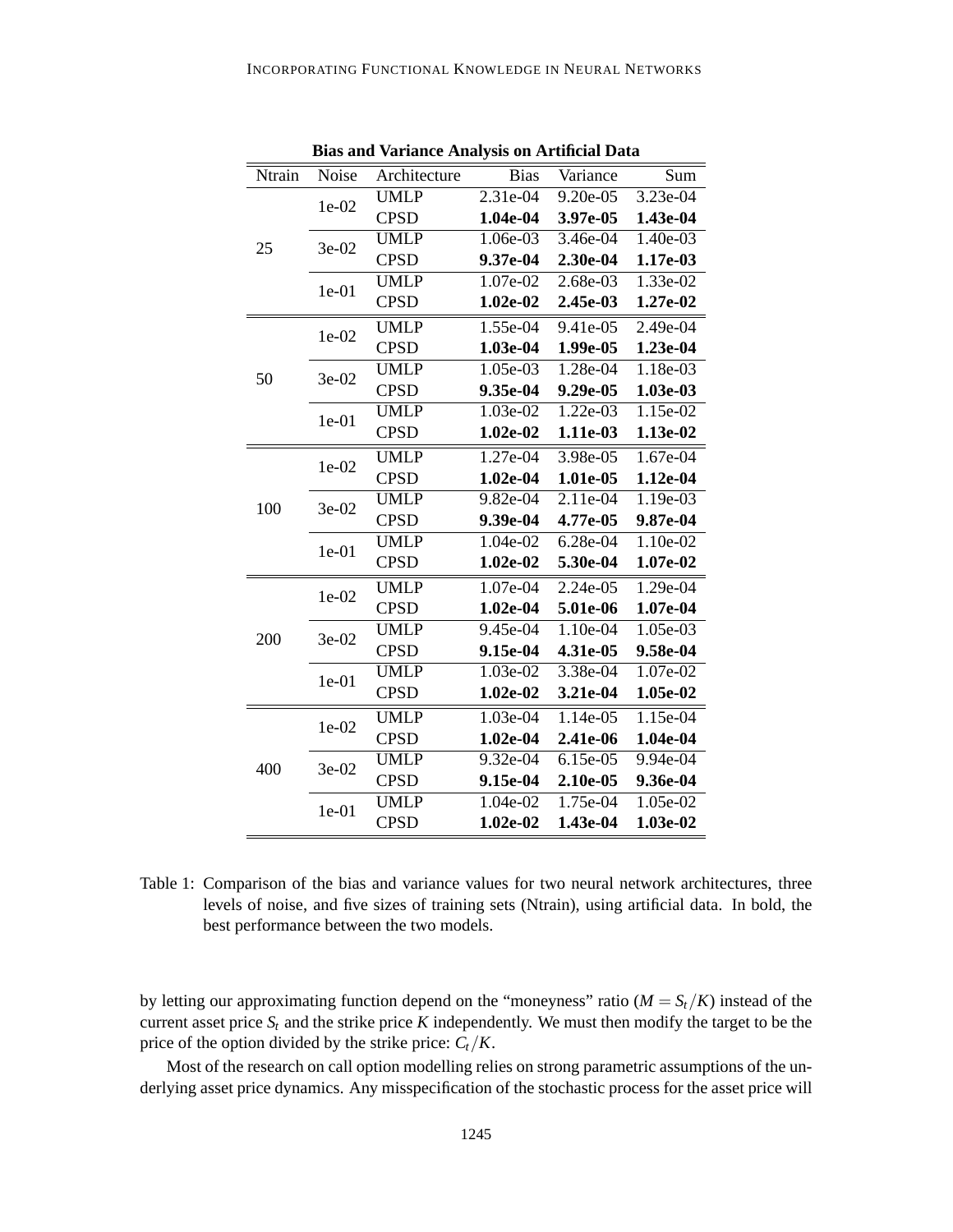lead to systematic mispricings for any option based on the asset (Hutchinson et al., 1994). The wellknown Black-Scholes formula (Black and Scholes, 1973) is a consequence of such specifications and other assumptions:

$$
f(M,\tau,r,\sigma) = M\Phi(d_1) - e^{-r\tau}\Phi(d_2),
$$

where  $\Phi(\cdot)$  is the cumulative Gaussian function evaluated in points

∂ *f*

$$
d_1, d_2 = \frac{\ln M + (r \pm \sigma^2/2)\tau}{\sigma\sqrt{\tau}},
$$

that is,  $d_1 = d_2 + \sigma \sqrt{\tau}$ . In particular, two assumptions on which this formula relies have been challenged by empirical evidence: the assumed lognormality of returns on the asset and the assumed constance of volatility over time.

On the other hand, nonparametric models such as neural networks do not rely on such strong assumptions and are therefore robust to model specification errors and their consequences on option modelling and this motivates research in the direction of applying nonparametric techniques for option modelling.

Analyzing the primary economic variables that influence the call option price, we note that the risk free interest rate (*r*) needs to be somehow extracted from the term structure of interest rates and the volatility  $(\sigma)$  needs to be forecasted. This latter task is a field of research in itself. Dugas et al. (2000) have previously tried to feed in neural networks with estimates of the volatility using historical averages but the gains have remained insignificant. We therefore drop these two features and rely on the ones that can be observed  $(S_t, K, \tau)$  to obtain the following:

$$
C_t/K = f(M,\tau).
$$

The novelty of our approach is to account for properties of the call option function as stated in Equation (1). These properties derive from simple arbitrage pricing theory.<sup>4</sup> Now even though we know the call option function to respect these properties, we do not know if it does respect the additional cross derivative properties of Equation (2). In order to gain some insight in this direction, we confront the Black-Scholes formula to our set of constraints:

$$
\frac{\partial f}{\partial M} = \Phi(d_1), \tag{8}
$$

$$
\frac{\partial^2 f}{\partial M^2} = \frac{\phi(d_1)}{\sqrt{\tau}M\sigma},\tag{9}
$$

$$
\frac{\partial f}{\partial \tau} = e^{-r\tau} \left( \frac{\phi(d_2)\sigma}{2\sqrt{\tau}} + r\Phi(d_2) \right),\tag{10}
$$

$$
\frac{\partial^2 f}{\partial M \partial \tau} = \frac{\phi(d_1)}{2\sigma^2} \left( (r + \sigma^2/2)\tau - \ln M \right),\tag{11}
$$

$$
\frac{\partial^3 f}{\partial M^2 \partial \tau} = \frac{\phi(d_1)}{2M \sigma^3 \tau^{5/2}} \left( \ln^2 M - \sigma^2 \tau - (r + \sigma^2/2)^2 \tau^2 \right),\tag{12}
$$

where  $\phi(\cdot)$  is the Gaussian density function. Equations (8), (9) and (10) confirm that the Black-Scholes formula is in accordance with our prior knowledge of the call option function: all three

<sup>4.</sup> The convexity of the call option w.r.t. the moneyness is a consequence of the butterfly spread strategy (Garcia and Gençay, 1998).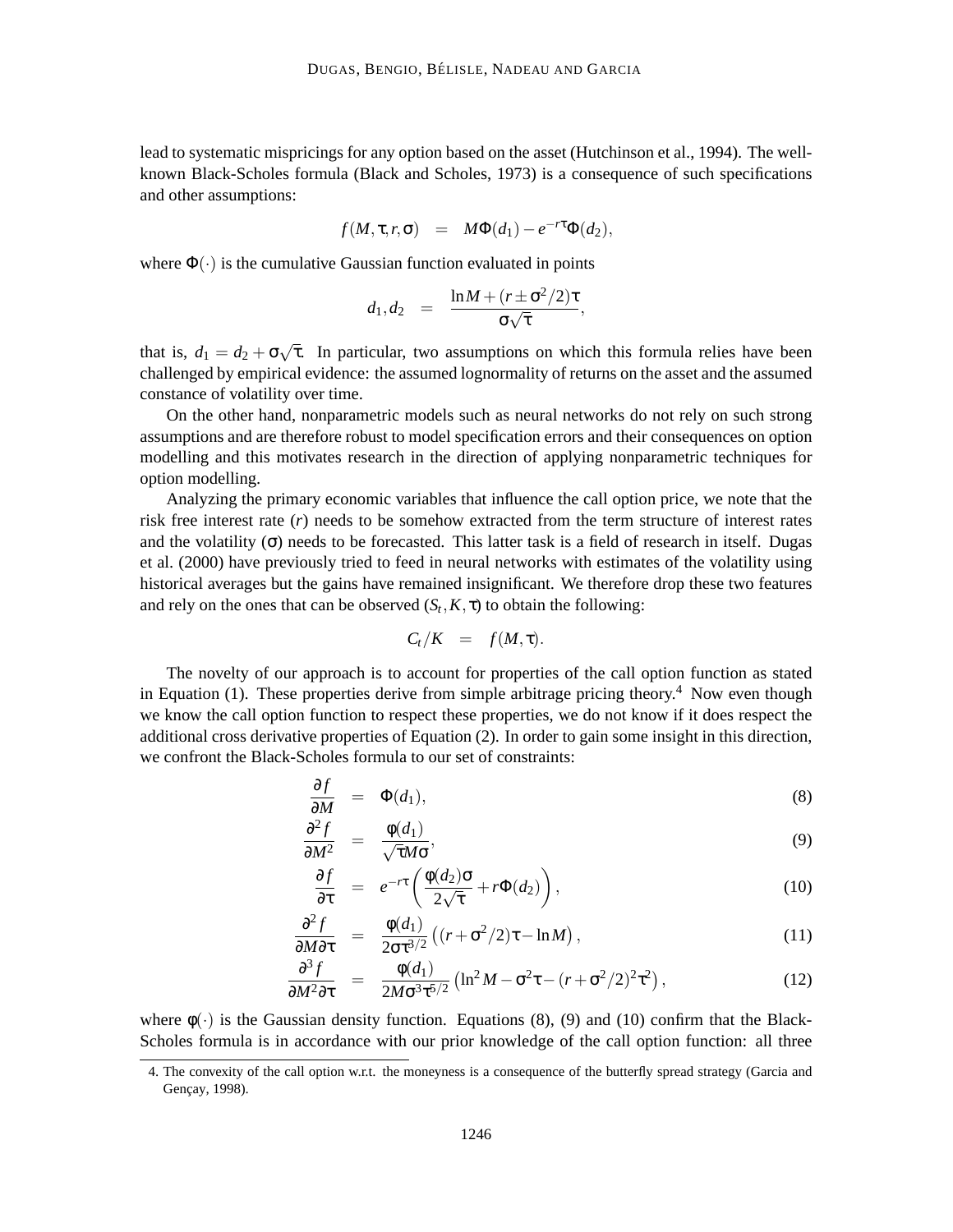derivatives are positive. Equations (11) and (12) are the cross derivatives which will be positive for any function chosen from  $_{1,2}\hat{\mathcal{N}}_{++}$ . When applied to the Black-Scholes formula, it is less clear whether these values are positive, too. In particular, one can easily see that both cross derivatives can not be simultaneously positive. Thus, the Black-Scholes formula is not within the set  $1.2\hat{F}_{++}$ . Then again, it is known that the Black-Scholes formula does not adequately represent the market pricing of options, but it is considered as a useful guide for evaluating call option prices. So, we do not know if these constraints on the cross derivatives are present in the true price function.

Nonetheless, even if these additional constraints are not respected by the true function on all of its domain, one can hope that the increase in the bias of the estimator due to the constraints will be offset (because we are searching in a smaller function space) by a decrease in the variance of that estimator and that overall, the mean-squared error will decrease. This strategy has often been used successfully in machine learning (e.g., regularization, feature selection, smoothing).

### **5. Experimental Setup**

As a reference model, we use a simple multi-layered perceptron with one hidden layer (Equation 3). For **UMLP models**, weights are left unconstrained whereas for **CMLP models**, weights are constrained, through exponentiation, to be positive. We also compare our results with a recently proposed model (Garcia and Gençay, 1998) that closely resembles the Black-Scholes formula for option pricing (i.e., another way to incorporate possibly useful prior knowledge):

$$
y = \alpha + M \cdot \sum_{i=1}^{n_h} \beta_{1,i} \cdot h(\gamma_{i,0} + \gamma_{i,1} \cdot M + \gamma_{i,2} \cdot \tau)
$$
  
+ 
$$
e^{-r\tau} \cdot \sum_{i=1}^{n_h} \beta_{2,i} \cdot h(\gamma_{i,3} + \gamma_{i,4} \cdot M + \gamma_{i,5} \cdot \tau),
$$
 (13)

with inputs  $M, \tau$ , parameters  $r, \alpha, \beta, \gamma$  and hyperparameter  $n_h$  (number of hidden units). We shall refer to Equation (13) as the **UBS models**. Constraining the weights of Equation (13) through exponentiation leads to a different architecture we refer to as the **CBS models**.

We evaluate two new architectures incorporating all of the constraints defined in Equation (6). The proposed architecture involves the product of softplus and sigmoid functions over input dimensions, hence the **UPSD models** and **CPSD models** labels for an unconstrained version of the proposed architecture and the proposed constrained architecture, respectively. Finally, we also tested another architecture derived from the proposed one by simply summing, instead of multiplying, softplus and sigmoid functions. For that last architecture (with constrained weights), positivity, monotonicity and convexity properties are respected but in that case, cross-derivatives are all equal to zero. We do not have a universality proof for that specific class of functions. The unconstrained and constrained architectures are labelled as **USSD models** and **CSSD models**, respectively.

We used European call option data from 1988 to 1993. A total of 43518 transaction prices on European call options on the S&P500 index were used. In Section 6, we report results on 1988 data. In each case, we used the first two quarters of 1988 as a training set (3434 examples), the third quarter as a validation set (1642 examples) for model selection and the fourth quarter as a test set (each with around 1500 examples) for final generalization error estimation. In tables 2 and 3, we present results for networks with unconstrained weights on the left-hand side, and weights constrained to positive and monotone functions through exponentiation of parameters on the righthand side. For each model, the number of hidden units varies from one to nine. The mean squared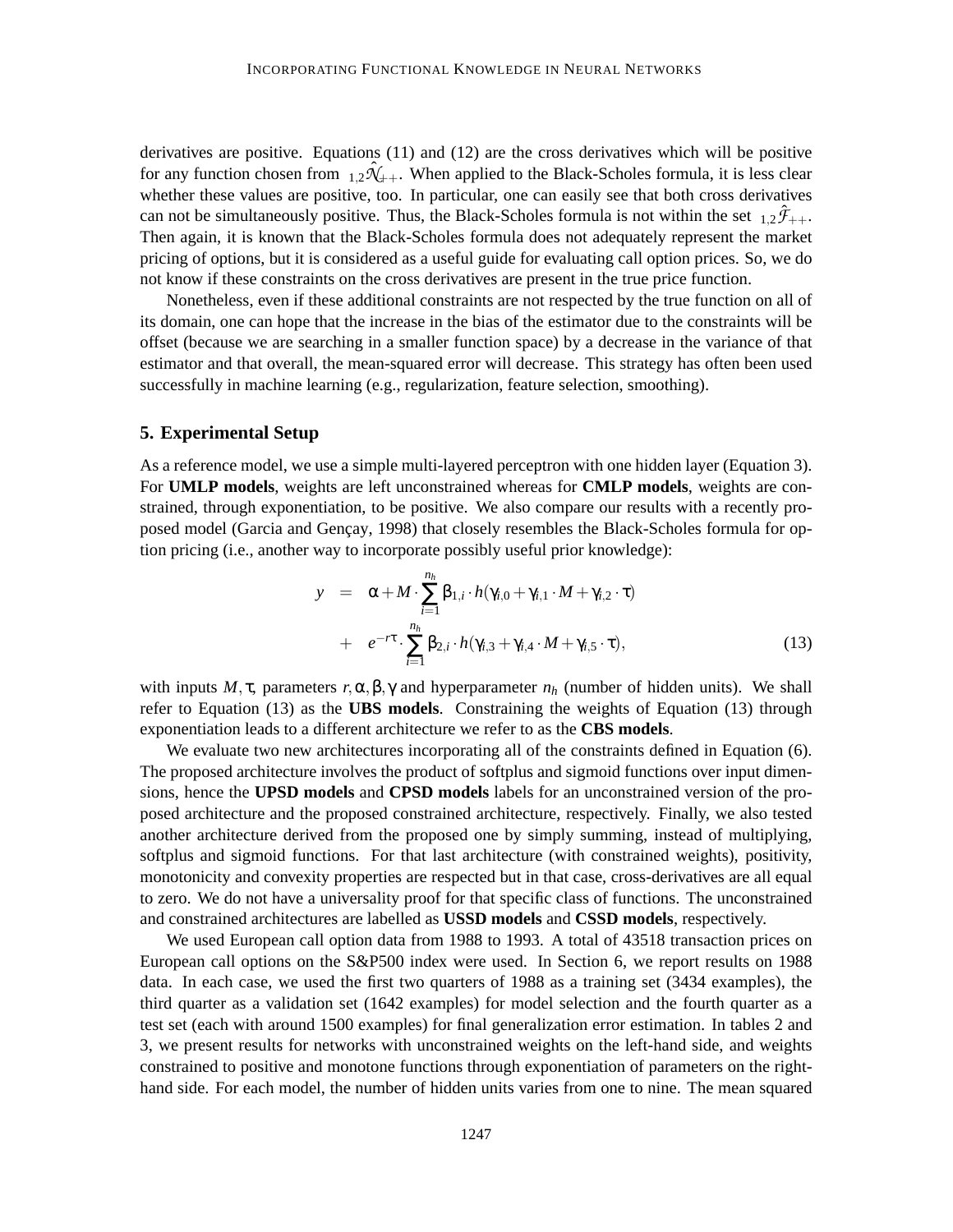error results reported were obtained as follows: first, we randomly sampled the parameter space 1000 times. We picked the best (lowest training error) model and trained it up to 1000 more epochs. Repeating this procedure 10 times, we selected and averaged the performance of the best of these 10 models (those with training error no more than 10% worse than the best out of 10). In figure 1, we present tests of the same models on each quarter up to and including 1993 (20 additional test sets) in order to assess the persistence (conversely, the degradation through time) of the trained models.

# **6. Forecasting Results**

As can be seen in tables 2 and 3, unconstrained architectures obtain better training, validation and testing (test 1) results but fail in the extra testing set (test 2). A possible explanation is that constrained architectures capture more fundamental relationships between variables and are more robust to nonstationarities of the underlying process. Constrained architectures therefore seem to give better generalization when considering longer time spans.

The importance in the difference in performance between constrained and unconstrained architectures on the second test set lead us to look even farther into the future and test the selected models on data from later years. In Figure 1, we see that the Black-Scholes similar constrained model performs slightly better than other models on the second test set but then fails on later quarters. All in all, at the expense of slightly higher initial errors our proposed architecture allows one to forecast with increased stability much farther in the future. This is a very welcome property as new derivative products have a tendency to lock in values for much longer durations (up to 10 years) than traditional ones.



Figure 1: Out-of-sample results from the third quarter of 1988 to the fourth of 1993 (incl.) for models with best validation results. Left: unconstrained models; results for the UBS models. Other unconstrained models exhibit similar swinging result patterns and levels of errors. Right: constrained models. The proposed CPSD architecture (solid) does best. The model with sums over dimensions (CSSD) obtains similar results. Both CMLP (dotted) and CBS (dashed) models obtain poorer results. (dashed).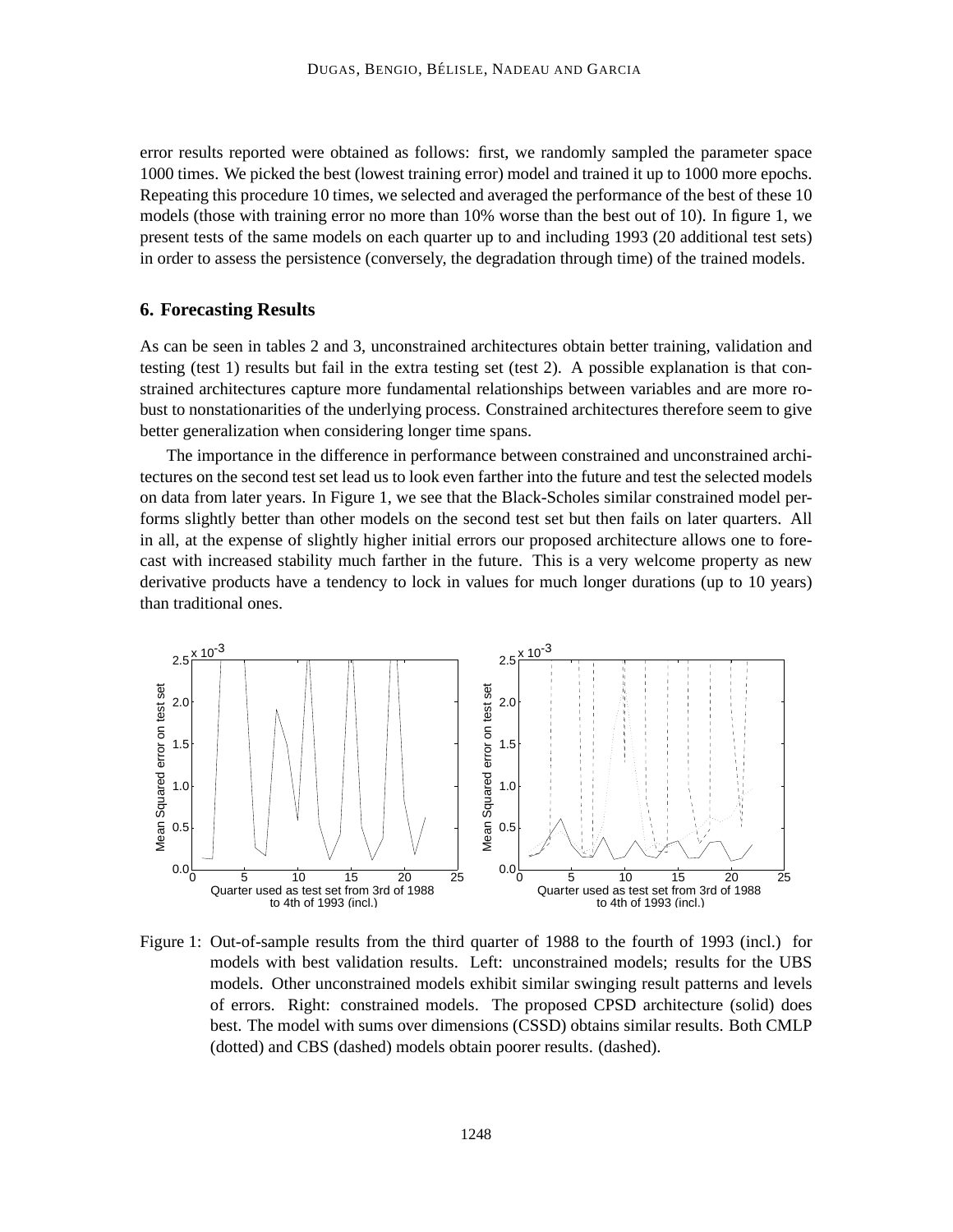| Hidden Units        |       |       | <b>UMLP</b> |                   |       |       | <b>CMLP</b> |                   |
|---------------------|-------|-------|-------------|-------------------|-------|-------|-------------|-------------------|
|                     | Train | Valid | Test1       | Test <sub>2</sub> | Train | Valid | Test1       | Test <sub>2</sub> |
| $\mathbf{1}$        | 2.38  | 1.92  | 2.73        | 6.06              | 2.67  | 2.32  | 3.02        | 3.60              |
| $\overline{c}$      | 1.68  | 1.76  | 1.51        | 5.70              | 2.63  | 2.14  | 3.08        | 3.81              |
| $\overline{3}$      | 1.40  | 1.39  | 1.27        | 27.31             | 2.63  | 2.15  | 3.07        | 3.79              |
| 4                   | 1.42  | 1.44  | 1.25        | 27.32             | 2.65  | 2.24  | 3.05        | 3.70              |
| 5                   | 1.40  | 1.38  | 1.27        | 30.56             | 2.67  | 2.29  | 3.03        | 3.64              |
| 6                   | 1.41  | 1.43  | 1.24        | 33.12             | 2.63  | 2.14  | 3.08        | 3.81              |
| 7                   | 1.41  | 1.41  | 1.26        | 33.49             | 2.65  | 2.23  | 3.05        | 3.71              |
| 8                   | 1.41  | 1.43  | 1.24        | 39.72             | 2.63  | 2.14  | 3.07        | 3.80              |
| 9                   | 1.40  | 1.41  | 1.24        | 38.07             | 2.66  | 2.27  | 3.04        | 3.67              |
|                     |       |       |             |                   |       |       |             |                   |
|                     |       |       |             |                   |       |       |             |                   |
| <b>Hidden Units</b> |       |       | <b>UBS</b>  |                   |       |       | <b>CBS</b>  |                   |
|                     | Train | Valid | Test1       | Test <sub>2</sub> | Train | Valid | Test1       | Test2             |
| 1                   | 1.54  | 1.58  | 1.40        | 4.70              | 2.49  | 2.17  | 2.78        | 3.61              |
| $\overline{c}$      | 1.42  | 1.42  | 1.27        | 24.53             | 1.90  | 1.71  | 2.05        | 3.19              |
| 3                   | 1.40  | 1.41  | 1.24        | 30.83             | 1.88  | 1.73  | 2.00        | 3.72              |
| 4                   | 1.40  | 1.39  | 1.27        | 31.43             | 1.85  | 1.70  | 1.96        | 3.15              |
| 5                   | 1.40  | 1.40  | 1.25        | 30.82             | 1.87  | 1.70  | 2.01        | 3.51              |
| 6                   | 1.41  | 1.42  | 1.25        | 35.77             | 1.89  | 1.70  | 2.04        | 3.19              |
| 7                   | 1.40  | 1.40  | 1.25        | 35.97             | 1.87  | 1.72  | 1.98        | 3.12              |
| 8                   | 1.40  | 1.40  | 1.25        | 34.68             | 1.86  | 1.69  | 1.98        | 3.25              |

Mean Squared Error Results on Call Option Pricing  $(\times 10^{-4})$ 

Table 2: Left: the parameters are free to take on negative values. Right: parameters are constrained through exponentiation so that the resulting function is both positive and monotone increasing everywhere w.r.t. both inputs as in Equation (4). Top: regular feedforward artificial neural networks. Bottom: neural networks with an architecture resembling the Black-Scholes formula as defined in Equation (13). The number of hidden units varies from 1 to 9 for each network architecture. The first two quarters of 1988 were used for training, the third of 1988 for validation and the fourth of 1988 for testing. The first quarter of 1989 was used as a second test set to assess the persistence of the models through time (figure 1). In bold: test results for models with best validation results.

In another series of experiments, we tested the unconstrained multi-layered perceptron against the proposed constrained products of softplus convex architecture using data from years 1988 through 1993 incl. For each year, the first two quarters were used for training, the third quarter for model selection (validation) and the fourth quarter for testing. We trained neural networks for 50000 epochs and with a number of hidden units ranging from 1 through 10. In Table 4, we report training, validation and test results for the two chosen architectures. Model selection was performed using the validation set in order to choose the best number of hidden units, learning rate, learning rate decrease and weight decay. In all cases, except for 1988, the proposed architecture outperformed the multi-layered perceptron model. This might explain why the proposed architecture did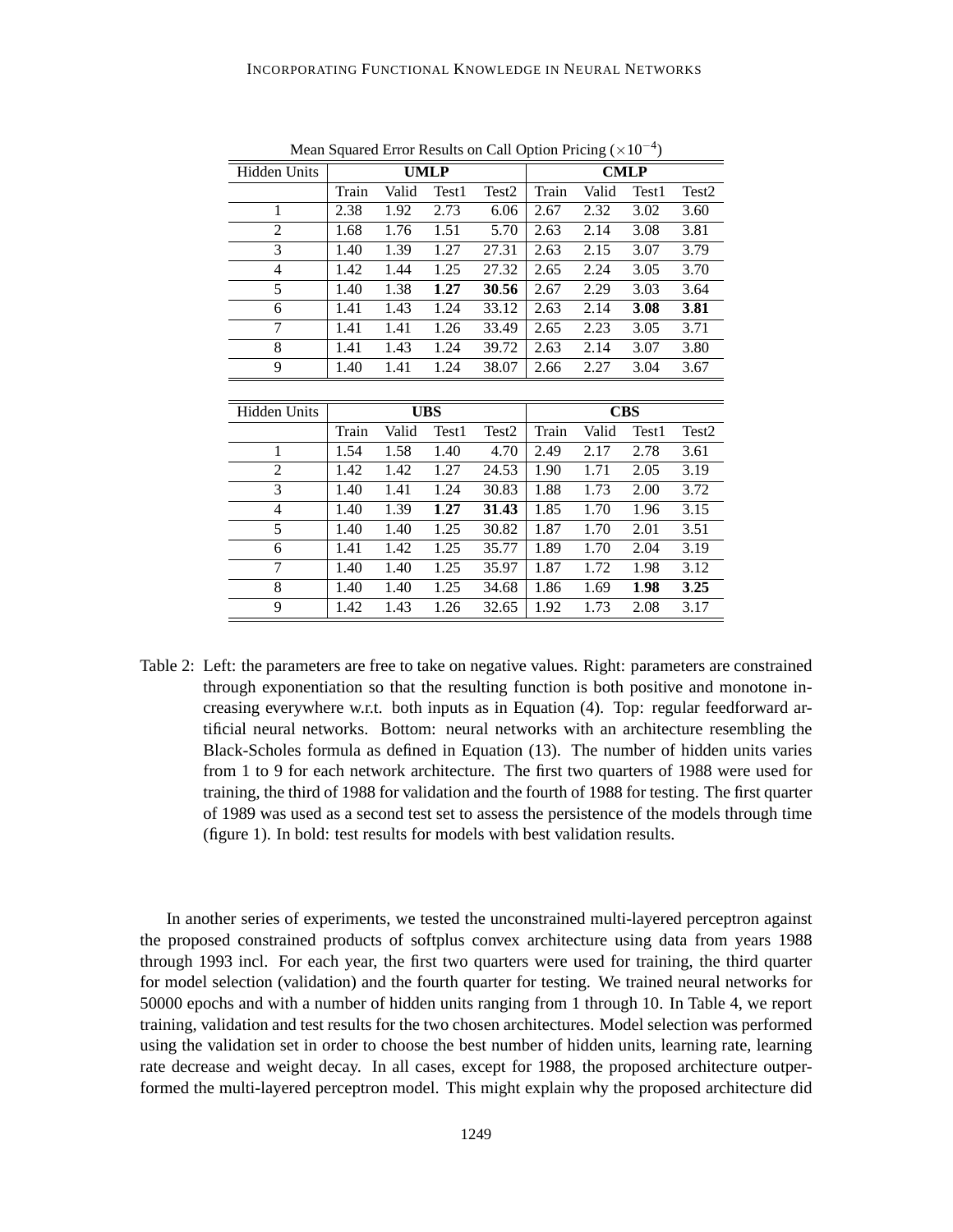| Hidden Units        |       |       | <b>UPSD</b> |                   |       |       | <b>CPSD</b> |                   |
|---------------------|-------|-------|-------------|-------------------|-------|-------|-------------|-------------------|
|                     | Train | Valid | Test1       | Test <sub>2</sub> | Train | Valid | Test1       | Test <sub>2</sub> |
| 1                   | 2.27  | 2.15  | 2.35        | 3.27              | 2.28  | 2.14  | 2.37        | 3.51              |
| $\overline{c}$      | 1.61  | 1.58  | 1.58        | 14.24             | 2.28  | 2.13  | 2.37        | 3.48              |
| $\overline{3}$      | 1.51  | 1.53  | 1.38        | 18.16             | 2.28  | 2.13  | 2.36        | 3.48              |
| 4                   | 1.46  | 1.51  | 1.29        | 20.14             | 1.84  | 1.54  | 1.97        | 4.19              |
| 5                   | 1.57  | 1.57  | 1.46        | 10.03             | 1.83  | 1.56  | 1.95        | 4.18              |
| 6                   | 1.51  | 1.53  | 1.35        | 22.47             | 1.85  | 1.57  | 1.97        | 4.09              |
| 7                   | 1.62  | 1.67  | 1.46        | 7.78              | 1.86  | 1.55  | 2.00        | 4.10              |
| 8                   | 1.55  | 1.54  | 1.44        | 11.58             | 1.84  | 1.55  | 1.96        | 4.25              |
| 9                   | 1.46  | 1.47  | 1.31        | 26.13             | 1.87  | 1.60  | 1.97        | 4.12              |
|                     |       |       |             |                   |       |       |             |                   |
| <b>Hidden Units</b> |       |       | <b>USSD</b> |                   |       |       | <b>CSSD</b> |                   |
|                     | Train | Valid | Test1       | Test2             | Train | Valid | Test1       | Test <sub>2</sub> |
| 1                   | 1.83  | 1.59  | 1.93        | 4.10              | 2.30  | 2.19  | 2.36        | 3.43              |
| 2                   | 1.42  | 1.45  | 1.26        | 25.00             | 2.29  | 2.19  | 2.34        | 3.39              |
| 3                   | 1.45  | 1.46  | 1.32        | 35.00             | 1.84  | 1.58  | 1.95        | 4.11              |
| 4                   | 1.56  | 1.69  | 1.33        | 21.80             | 1.85  | 1.56  | 1.99        | 4.09              |
| 5                   |       |       |             |                   |       |       |             |                   |
|                     | 1.60  | 1.69  | 1.42        | 10.11             | 1.85  | 1.52  | 2.00        | 4.21              |
| 6                   | 1.57  | 1.66  | 1.39        | 14.99             | 1.86  | 1.54  | 2.00        | 4.12              |
| 7                   | 1.61  | 1.67  | 1.48        | 8.00              | 1.86  | 1.60  | 1.98        | 3.94              |
| 8                   | 1.64  | 1.72  | 1.48        | 7.89              | 1.85  | 1.54  | 1.98        | 4.25              |

Mean Squared Error Results on Call Option Pricing  $(\times 10^{-4})$ 

Table 3: Similar results as in table 2 but for two new architectures. Top: products of softplus along the convex axis with sigmoid along the monotone axis. Bottom: the softplus and sigmoid functions are summed instead of being multiplied. Top right: the fully constrained proposed architecture (CPSD).

not perform as well as other architectures on previous experiments using only data from 1988. Also note that the MSE obtained in 1989 is much higher. This is a possible explanation for the bad results obtained in tables 2 and 3 on the second test set. A hypothesis is that the process was undergoing nonstationarities that affected the forecasting performances. This shows that performance can vary by an order of magnitude from year to year and that forecasting in the presence of nonstationary processes is a difficult task.

# **7. Conclusions**

Motivated by prior knowledge on the positivity of the derivatives of the function that gives the price of European options, we have introduced new classes of functions similar to multi-layer neural networks that have those properties. We have shown universal approximation properties for these classes. On simulation experiments, using artificial data sets, we have shown that these classes of functions lead to a reduction in the variance and the bias of the associated estimators. When applied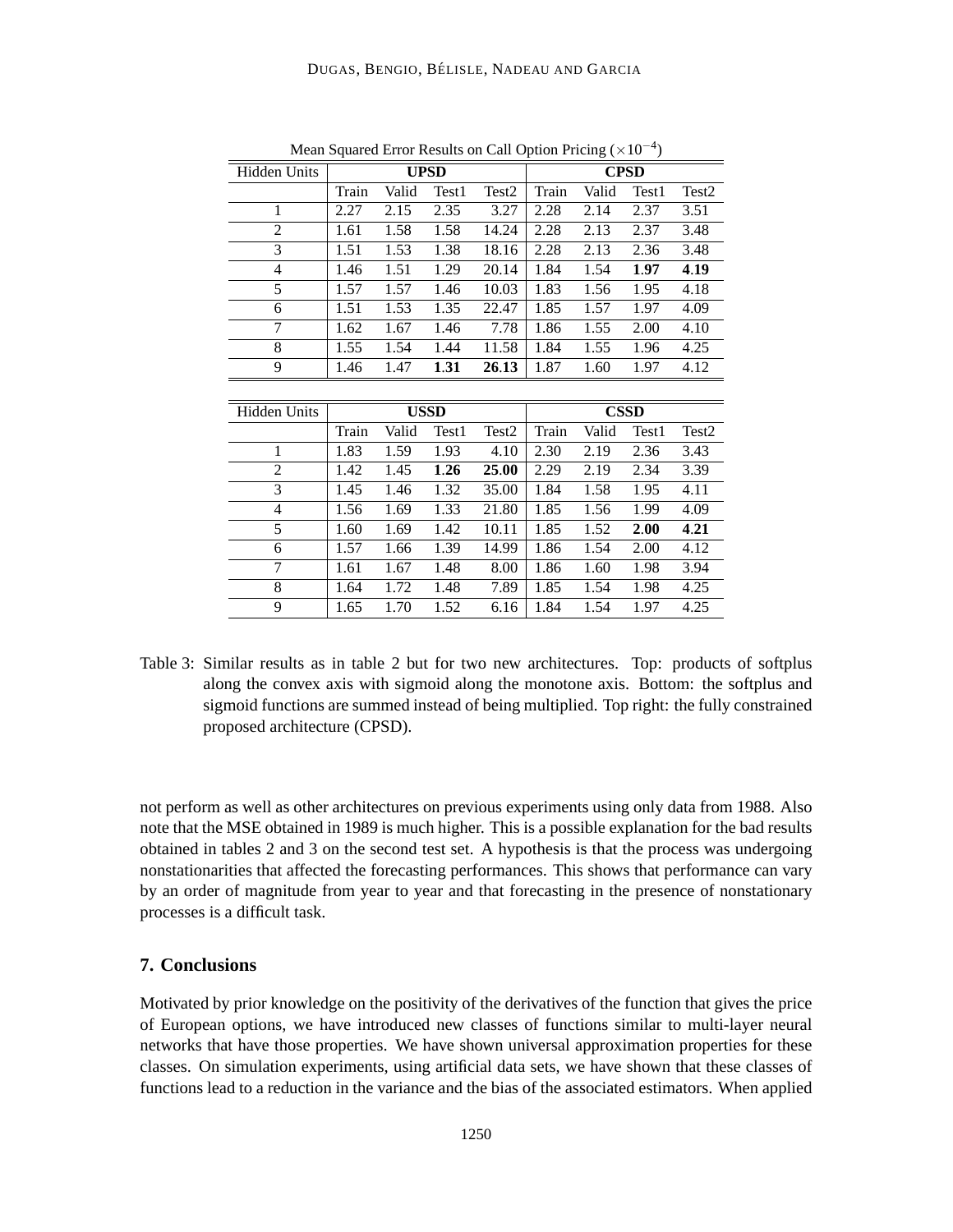|      | on Call Option Pricing $(\times 10^{-5})$ |       |       |       |             |
|------|-------------------------------------------|-------|-------|-------|-------------|
| Year | Architecture                              | Units | Train | Valid | <b>Test</b> |
| 1988 | UMLP                                      | 9     | 2.09  | 1.45  | 3.28        |
|      | <b>CPSD</b>                               | 9     | 3.86  | 2.70  | 5.23        |
| 1989 | UMLP                                      | 4     | 9.10  | 28.89 | 51.39       |
|      | <b>CPSD</b>                               | 2     | 9.31  | 23.96 | 48.22       |
| 1990 | UMLP                                      | 9     | 2.17  | 4.81  | 5.61        |
|      | <b>CPSD</b>                               | 9     | 1.58  | 4.18  | 5.39        |
| 1991 | UMLP                                      | 9     | 2.69  | 1.76  | 3.41        |
|      | <b>CPSD</b>                               | 8     | 2.62  | 1.25  | 2.74        |
| 1992 | UMLP                                      | 8     | 3.46  | 1.16  | 1.52        |
|      | <b>CPSD</b>                               | 8     | 3.27  | 1.28  | 1.27        |
| 1993 | UMLP                                      | 9     | 1.34  | 1.47  | 1.76        |
|      | <b>CPSD</b>                               | 10    | 0.68  | 0.54  | 0.65        |

Mean Squared Error Results

Table 4: Comparison between a simple unconstrained multi-layered architecture (UMLP) and the proposed architecture (CPSD). Data from the first two quarters of each year was used as training set, data from the third quarter was used for validation and the fourth quarter was used for testing. We also report the number of units chosen by the model selection process.

in empirical tests of option pricing, we showed that the architecture from the proposed constrained classes usually generalizes better than a standard artificial neural network.

# Appendix A. Proof of the Universality Theorem for Class  $\;_{c,n}\hat{\mathcal{H}}_{++}\;$

In this section, we prove theorem 2.2. In order to help the reader through the formal mathematics, we first give an outline of the proof, that is, a high-level informal overview of the proof, in Section A.1. Then, in Section A.2, we make use of two functions namely, the threshold  $\theta(x) = I_{x\geq 0}$  and positive part  $x_+ = \max(0, x)$  functions. These two functions are part of the closure of the set  $\hat{c}, n\hat{N}_{++}$  since

$$
\theta(x) = \lim_{t \to \infty} h(tx),
$$
  

$$
x_+ = \lim_{t \to \infty} \zeta(tx).
$$

This extended class of functions that includes  $\theta(x)$  and  $x_+$  shall be referred to as  $c, n\hat{\mathcal{H}}_{++}^{\infty}$ . In Section A.3, we give an illustration of the constructive algorithm used to prove universal approximation. Now the proof, as it is stated in Section A.2, only involves functions  $\theta(x)$  and  $x_+$ , that is, the limit cases of the class  $c, n\hat{\mathcal{N}}_{++}^{\infty}$  which are actually not part of class  $c, n\hat{\mathcal{N}}_{++}$ . Functions  $\Theta(x)$  and  $x_+$ assume the use of parameters of infinite value, making the proof without any practical bearing. For this reason, in Section A.4, we broaden the theorem's application from  $c, n\hat{\mathcal{K}}_{++}^{\bullet}$  to  $c, n\hat{\mathcal{K}}_{++}$ , building upon the proof of Section A.2.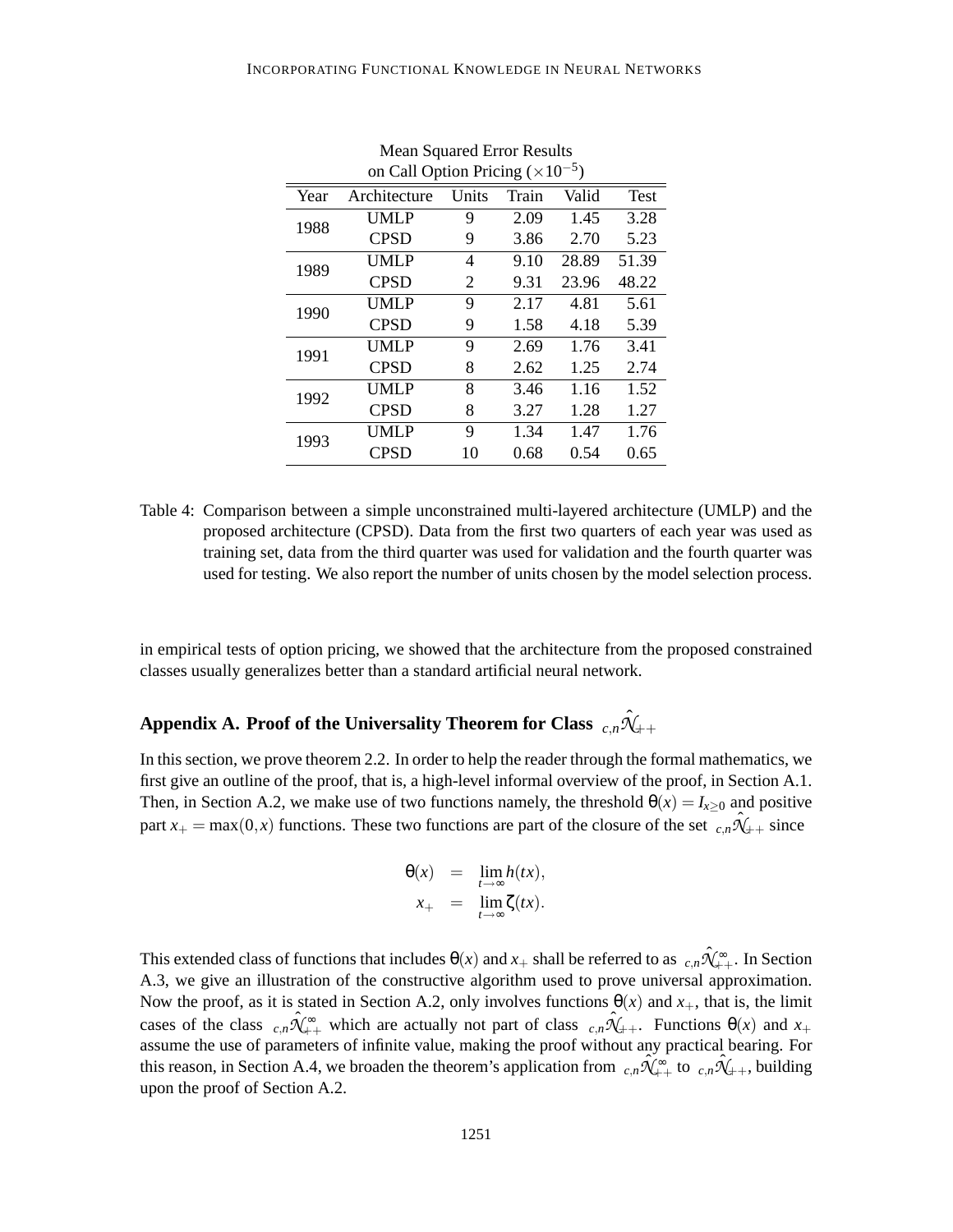## **A.1 Outline of the Proof**

The proof of the first main part (Section A.2) works by construction: we start by setting the approximating function equal to a constant function. Then, we build a grid over the domain of interest and scan through it. At every point of the grid we add a term to the approximating function. This term is a function itself that has zero value at every point of the grid that has already been visited. Thus, this term only affects the current point being visited and some of the points to be visited. The task is therefore to make sure the term being added is such that the approximating function matches the actual function at the point being visited. The functions to be added are chosen from the set  $c_n\hat{X}_{n+1}^{\infty}$  so that each of them individually respects the constraints on the derivatives. The bulk of the work in the proof is to show that, throughout the process, at each scanned point, we need to add a positive term to match the approximating function to the true function. For illustrative purposes, we consider the particular case of call options of Section A.3.

In the second part (Section A.4), we build upon the proof of the first part. The same constructive algorithm is used with the same increment values. We simply consider sigmoidal and softplus functions that are greater or equal, in every point, than their limit counterparts, used in the first part. Products of these softplus and sigmoidal functions are within  $c_n\hat{X}_{++}$ . Consequently, the function built here is always greater than or equal to its counterpart of the first main part. The main element of the second part is that the difference between these two functions, *at gridpoints*, is capped. This is done by setting the sigmoid and softplus parameter values appropriately. Universality of approximation follows from (1) the capped difference, at gridpoints, between the functions obtained in the first and second parts, (2) the exact approximation obtained at gridpoints in the first part and (3) the bounded function variation between gridpoints.

# **A.2 Proof of the Universality Theorem for Class**  $\;_{c,n}\hat{\mathcal{H}}_{++}^{\infty}\;$

Let *D* be the compact domain over which we wish to obtain an approximation error below  $\varepsilon$  in every point. Suppose the existence of an oracle allowing us to evaluate the function in a certain number of points. Let *T* be the smallest hyperrectangle encompassing *D*. Let us partition *T* in hypercubes with sides of length *L* so that the variation of the function between two arbitrary points of any hypercube is bounded by ε/2. For example, given *s*, an upper bound on the derivative of the function in any direction, setting  $L \leq \frac{\varepsilon}{2s_v}$  $\frac{\varepsilon}{2s\sqrt{n}}$  would do the trick. Since we have assumed the function to be approximated is Lipschitz, then its derivative is bounded and *s* does exist. The number of gridpoints is  $N_1 + 1$  over the  $x_1$  axis,  $N_2 + 1$  over the  $x_2$  axis, ...,  $N_n + 1$  over the  $x_n$  axis. Thus, the number of points on the grid formed within *T* is  $H = (N_1 + 1) \cdot (N_2 + 1) \cdot ... \cdot (N_n + 1)$ . We define gridpoints  $\vec{a} = (a_1, a_2, \dots, a_n)$  and  $\vec{b} = (b_1, b_2, \dots, b_n)$  as the innermost (closest to origin) and outermost corners of *T*, respectively. Figure 2 illustrates these values. The points of the grid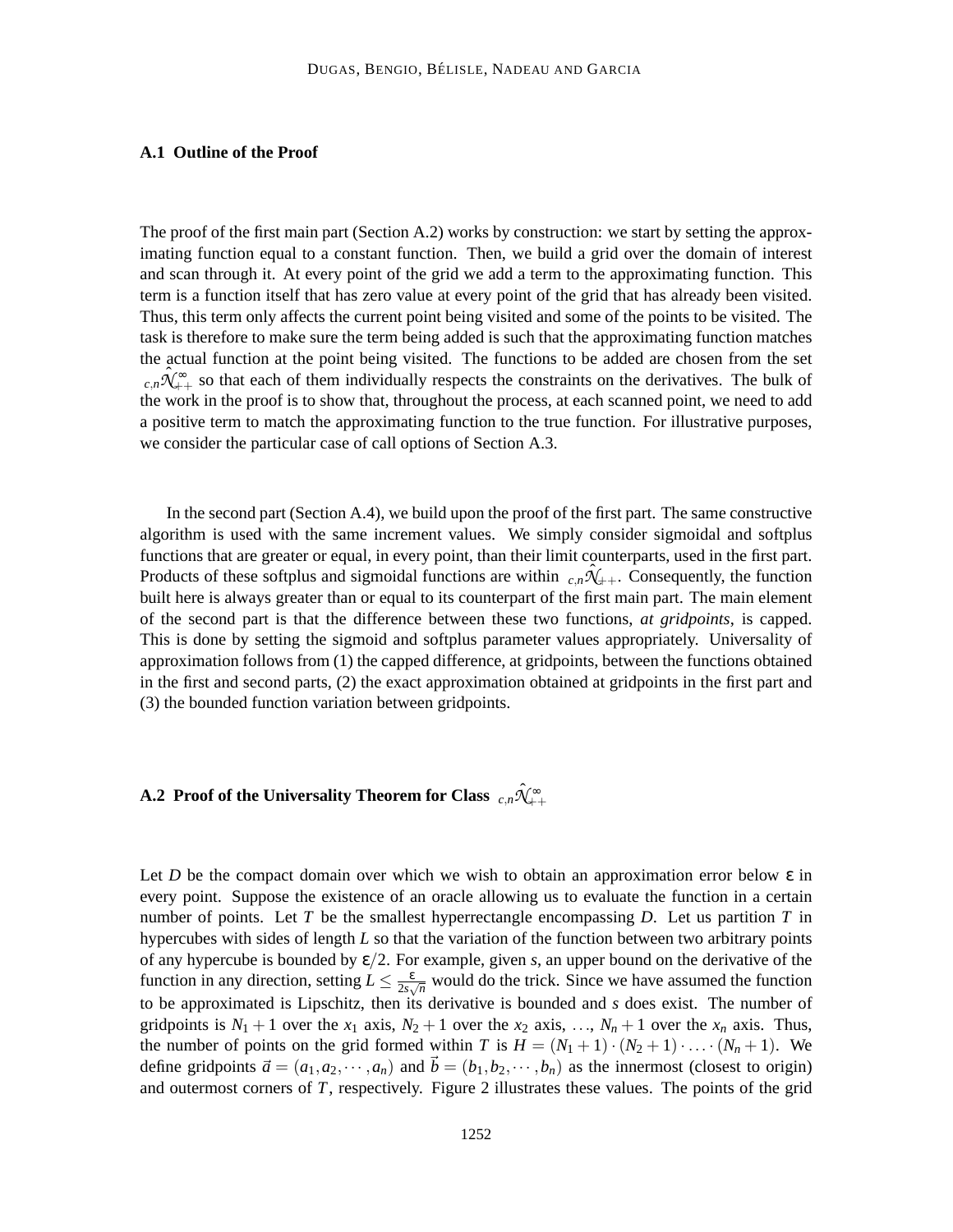are defined as:

$$
\vec{p}_1 = a,
$$
\n
$$
\vec{p}_2 = (a_1, a_2, \dots, a_n + L),
$$
\n
$$
\vec{p}_{N_n+1} = (a_1, a_2, \dots, b_n),
$$
\n
$$
\vec{p}_{N_n+2} = (a_1, a_2, \dots, a_{n-1} + L, a_n),
$$
\n
$$
\vec{p}_{N_n+3} = (a_1, a_2, \dots, a_{n-1} + L, a_n + L), \dots,
$$
\n
$$
\vec{p}_{(N_n+1)(N_{n-1}+1)} = (a_1, a_2, \dots, a_{n-2}, b_{n-1}, b_n),
$$
\n
$$
\vec{p}_{(N_n+1)(N_{n-1}+1)+1} = (a_1, a_2, \dots, a_{n-2} + L, a_{n-1}, a_n), \dots,
$$
\n
$$
\vec{p}_H = b.
$$
\n(14)



Figure 2: Two dimensional illustration of the proof of universality: ellipse *D* corresponds to the domain of observation over which we wish to obtain a universal approximator. Rectangle *T* encompasses *D* and is partitioned in squares of length *L*. Points  $\vec{a}$  and  $\vec{b}$  are the innermost (closest to origin) and outermost corners of *T*, respectively.

We start with an approximating function  $\hat{f}_0 = f(\vec{a})$ , that is, the function  $\hat{f}_0$  is initially set to a constant value equal to  $f(\vec{a})$  over the entire domain. Note that, for the remainder of the proof, notations  $\hat{f}_h$ ,  $f_h$ ,  $\hat{g}_h$ , without any argument, refer to the functions themselves. When an argument is present, such as in  $f_h(\vec{p})$ , we refer to the value of the function  $f_h$  evaluated at point  $\vec{p}$ .

After setting  $\hat{f}_0$  to its initial value, we scan the grid according to the order defined in Equation (14). At each point along the grid, we add a term  $(\hat{g}_h)$ , a function) to the current approximating function so that it becomes exact at point  $\{\vec{p}_h\}$ :

$$
\hat{f}_h = \hat{g}_h + \hat{f}_{h-1},
$$

$$
= \sum_{k=0}^h \hat{g}_k,
$$

where we have set  $\hat{g}_0 = \hat{f}_0$ .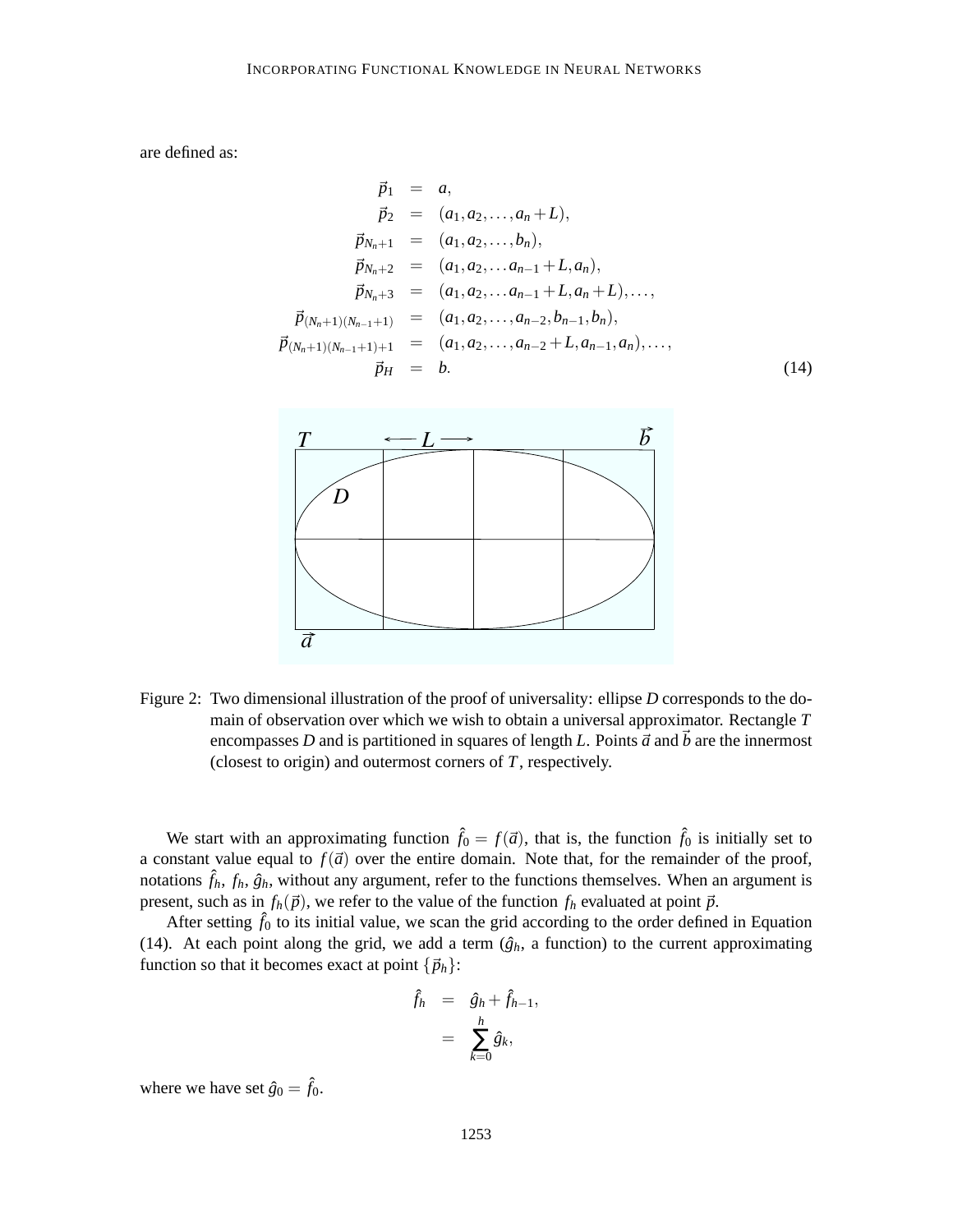The functions  $\hat{f}_h$ ,  $\hat{g}_h$  and  $\hat{f}_{h-1}$  are defined over the whole domain and the increment function  $\hat{g}_h$  must be such that at point  $\vec{p}_h$ , we have  $\hat{f}_h(\vec{p}_h) = f(\vec{p}_h)$ . We compute the constant term  $\delta_h$  as the difference between the value of the function evaluated at point  $\vec{p}_h$ ,  $f(\vec{p}_h)$ , and the value of the currently accumulated approximating function at the same point  $\hat{f}_{h-1}(\vec{p}_h)$ :

$$
\delta_h = f(\vec{p}_h) - \hat{f}_{h-1}(\vec{p}_h).
$$

Now, the function  $\hat{g}_h$  must not affect the value of the approximating function at gridpoints that have already been visited. According to our sequencing of the gridpoints, this corresponds to having  $\hat{g}_h(\vec{p}_k) = 0$  for  $0 < k < h$ . Enforcing this constraint ensures that  $\forall k \leq h$ ,  $\hat{f}_h(\vec{p}_k) = \hat{f}_k(\vec{p}_k) = f(\vec{p}_k)$ . We define

$$
\hat{\beta}_h(\vec{p}_k) = \prod_{j=1}^c (p_k(j) - p_h(j) + L)_+ / L \cdot \prod_{j=c+1}^n \theta(p_k(j) - p_h(j)), \qquad (15)
$$

where  $p_k(j)$  is the *j*<sup>th</sup> coordinate of  $\vec{p}_k$  and similarly for  $\vec{p}_h$ . We have assumed, without loss of generality, that the convex dimensions are the first *c* ones. One can readily verify that  $\hat{\beta}_h(\vec{p}_k) = 0$ for  $0 < k < h$  and  $\hat{\beta}_h(\vec{p}_h) = 1$ . We can now define the incremental function as:

$$
\hat{g}_h(\vec{p}) = \delta_h \hat{\beta}_h(\vec{p}), \qquad (16)
$$

so that after all gridpoints have been visited, our final approximation is

$$
\hat{f}_H(\vec{p}) = \sum_{h=0}^H \hat{g}_h(\vec{p}),
$$

with  $f(\vec{p}) = \hat{f}_H(\vec{p})$  for all gridpoints.

So far, we have devised a way to approximate the target function as a sum of terms from the set  $c_n\hat{A}_{n+1}^{\infty}$ . We know our approximation to be exact in every point of a grid and that the grid is tight enough so that the approximation error is bounded above by  $\varepsilon/2$  anywhere within *T* (thus within *D*): take any point  $\vec{q}$  within a hypercube. Let  $\vec{q}_1$  and  $\vec{q}_2$  be the innermost (closest to origin) and outermost gridpoints of  $\vec{q}$ 's hypercube, respectively. Then, we have  $f(\vec{q}_1) \leq f(\vec{q}) \leq f(\vec{q}_2)$ and, assuming  $\delta_h \geq 0$   $\forall h, f(\vec{q}_1) = \hat{f}_H(\vec{q}_1) \leq \hat{f}_H(\vec{q}) \leq \hat{f}_H(\vec{q}_2) = f(\vec{q}_2)$ . Thus,  $|\hat{f}_H(\vec{q}) - f(\vec{q})| \leq$  $| f(\vec{q}_2) - f(\vec{q}_1) | \leq Ls\sqrt{n} \leq \varepsilon/2$ , since we have set  $L \leq \frac{\varepsilon}{2s\sqrt{n}}$  $\frac{\varepsilon}{2s\sqrt{n}}$ . And there remains to be shown that, effectively,  $\delta_h \geq 0$   $\forall h$ . In order to do so, we will express the target function at gridpoint  $\vec{p}_h$ ,  $f(\vec{p}_h)$ in terms of the  $\delta_k$  coefficients  $(0 < k \leq h)$ , then solve for  $\delta_h$  and show that it is necessarily positive.

First, let  $p_k(j) = a(j) + \vec{i}_k(j)L$  and define  $\vec{i}_k = (i_k(1), i_k(2), \dots, i_k(n))$  so that  $\vec{p}_k = \vec{a} + L \cdot \vec{i}_k$ . Now, looking at Equations (15) and (16), we see that  $\hat{g}_k(\vec{p})$  is equal to zero if, for any *j*,  $p_k(j)$  > *p*(*j*). Conversely,  $\hat{g}_k(\vec{p})$  can only be different from zero if  $p_k(j) \leq p(j)$ ,  $\forall j$  or, equivalently, if  $i_k(j)$  ≤  $i(j)$ , ∀ *j*.

Next, in order to facilitate the derivations to come, it will be convenient to define some subsets of  $\{1,2,\ldots,H\}$ , the indices of the gridpoints of *T*. Given index *h*, define  $Q_{h,l} \subset \{1,2,\ldots,H\}$  as

$$
Q_{h,l} = \{k : i_k(j) \le i_h(j) \text{ if } j \le l \text{ and } i_k(j) = i_h(j) \text{ if } j > l\}.
$$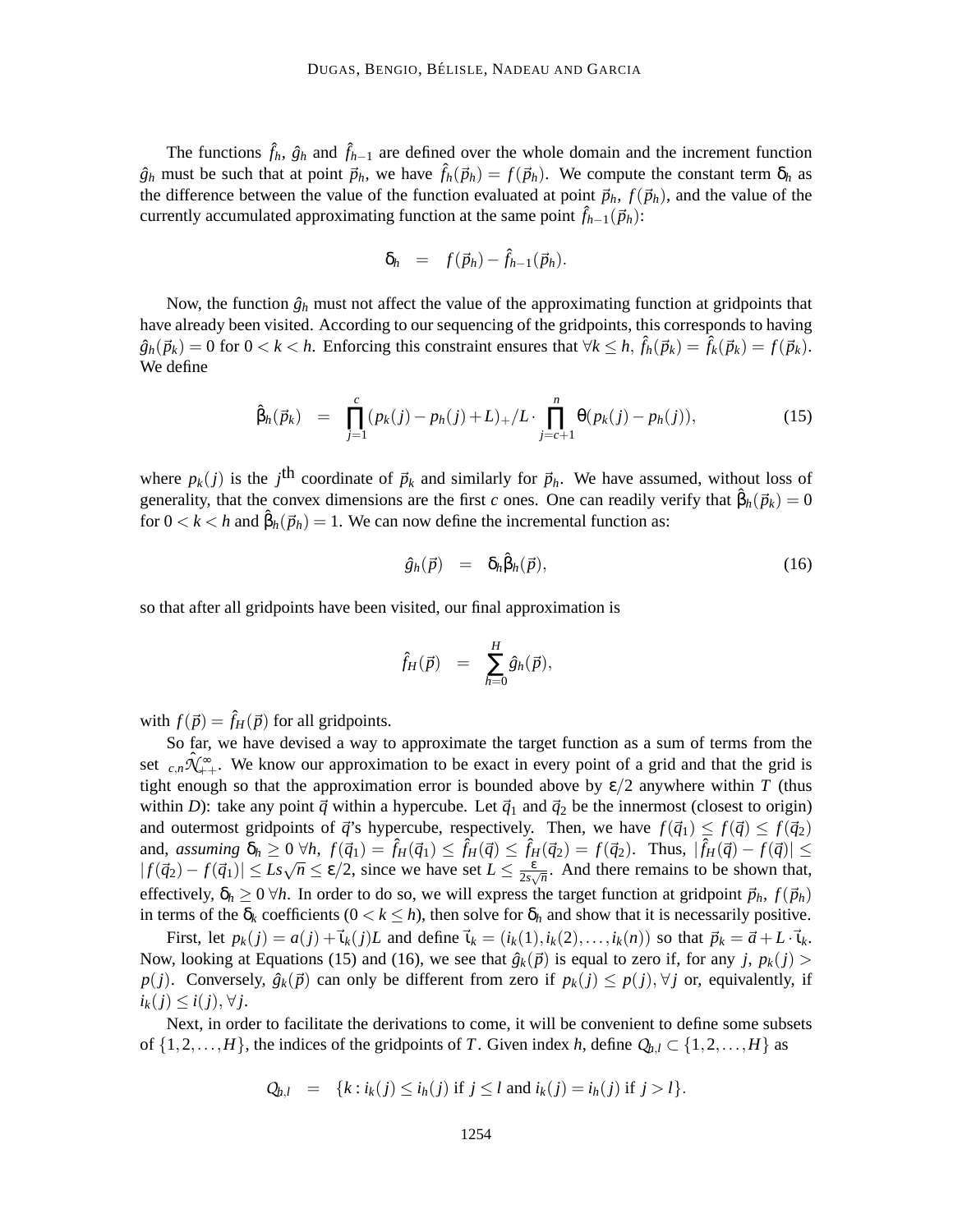In particular,  $Q_{h,n} = \{k : i_k(j) \le i_h(j) \forall j\}$  and  $Q_{h,0} = \{h\}$ . Thus, we have

$$
f(\vec{p}_h) = \hat{f}_H(\vec{p}_h)
$$
  
\n
$$
= \sum_{k \in Q_{h,n}} \hat{g}_k(\vec{p}_h)
$$
  
\n
$$
= \sum_{k \in Q_{h,n}} \delta_k \prod_{j=1}^c (i_h(j) - i_k(j) + 1)_+ \prod_{j=c+1}^n \Theta(i_h(j) - i_k(j))
$$
  
\n
$$
= \sum_{k \in Q_{h,n}} \delta_k \prod_{j=1}^c (i_h(j) - i_k(j) + 1).
$$
 (17)

Now, let us define the finite difference of the function along the *l*<sup>th</sup> axis as

$$
\Delta_l f(\vec{p}_h) = f(\vec{p}_h) - f(\vec{p}_{h_l}), \qquad (18)
$$

where  $\vec{p}_{h_l}$  is the neighbor of  $\vec{p}_h$  on *T* with all coordinates equal except along the *l*<sup>th</sup> axis where  $i_{h_l}(l) = i_h(l) - 1$ . The following relationship shall be useful:

$$
Q_{h,l} \setminus Q_{h_l,l} = \{k : i_k(j) \le i_h(j) \text{ if } j < l, i_k(l) \le i_h(l) \text{ and } i_k(j) = i_h(j) \text{ if } j > l\} \setminus \{k : i_k(j) \le i_h(j) \text{ if } j < l, i_k(l) < i_h(l) \text{ and } i_k(j) = i_h(j) \text{ if } j > l\} = \{k : i_k(j) \le i_h(j) \text{ if } j \le l-1 \text{ and } i_k(j) = i_h(j) \text{ if } j > l-1\} = Q_{h,l-1}.
$$
\n
$$
(19)
$$

We now have the necessary tools to solve for  $\delta_h$  by differentiating the target function. Using Equations (17), (18) and (19) we get:

$$
\Delta_n f(\vec{p}_h) = \sum_{k \in Q_{h,n}} \delta_k \prod_{j=1}^c (i_h(j) - i_k(j) + 1)
$$

$$
- \sum_{k \in Q_{h,n}} \delta_k \prod_{j=1}^c (i_{h_n}(j) - i_k(j) + 1).
$$

Since  $i_{h_n}(j) = i_h(j)$  for  $j \leq c$ , then

$$
\Delta_n f(\vec{p}_h) = \sum_{k \in Q_{h,n-1}} \delta_k \prod_{j=1}^c (i_h(j) - i_k(j) + 1).
$$

This process is repeated for non-convex dimensions  $n-1$ ,  $n-2$ ,..., $c+1$  until we obtain

$$
\Delta_{c+1}\dots\Delta_nf(\vec{p}_h) = \sum_{k\in Q_{h,c}} \delta_k \prod_{j=1}^c (i_h(j)-i_k(j)+1),
$$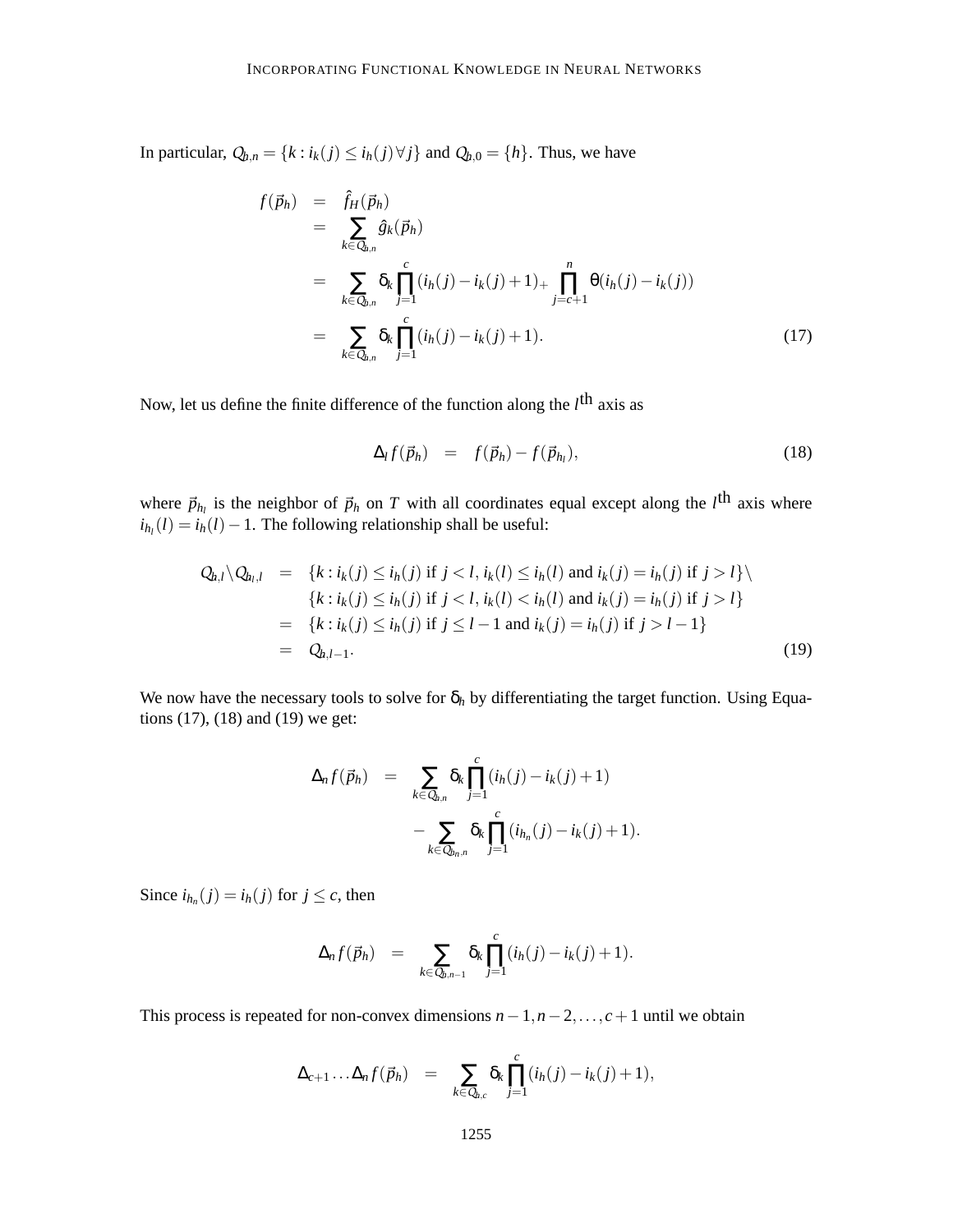at which point we must consider differentiating with respect to convex dimensions:

$$
\Delta_c \dots \Delta_n f(\vec{p}_h) = \sum_{k \in Q_{h,c}} \delta_k \prod_{j=1}^c (i_h(j) - i_k(j) + 1)
$$
  
- 
$$
\sum_{k \in Q_{h,c}} \delta_k \prod_{j=1}^c (i_{h_c}(j) - i_k(j) + 1)
$$
  
= 
$$
\sum_{k \in Q_{h,c}} \delta_k (i_h(c) - i_k(c) + 1) \prod_{j=1}^{c-1} (i_h(j) - i_k(j) + 1)
$$
  
- 
$$
\sum_{k \in Q_{h,c}} \delta_k (i_h(c) - i_k(c)) \prod_{j=1}^{c-1} (i_h(j) - i_k(j) + 1).
$$

According to Equation (19),  $Q_{h,c} \setminus Q_{h,c} = Q_{h,c-1}$  and by definition  $i_k(c) - i_h(c) = 0 \ \forall k \in Q_{h,c-1}$ . Using this, we subtract a sum of zero terms from the last equation in order to simplify the result:

$$
\Delta_c \dots \Delta_n f(\vec{p}_h) = \sum_{k \in Q_{b,c}} \delta_k (i_h(c) - i_k(c) + 1) \prod_{j=1}^{c-1} (i_h(j) - i_k(j) + 1)
$$
  
\n
$$
- \sum_{k \in Q_{b,c,c}} \delta_k (i_h(c) - i_k(c)) \prod_{j=1}^{c-1} (i_h(j) - i_k(j) + 1)
$$
  
\n
$$
- \sum_{k \in Q_{b,c-1}} \delta_k (i_h(c) - i_k(c)) \prod_{j=1}^{c-1} (i_h(j) - i_k(j) + 1)
$$
  
\n
$$
= \sum_{k \in Q_{b,c}} \delta_k (i_h(c) - i_k(c) + 1) \prod_{j=1}^{c-1} (i_h(j) - i_k(j) + 1)
$$
  
\n
$$
- \sum_{k \in Q_{b,c}} \delta_k (i_h(c) - i_k(c)) \prod_{j=1}^{c-1} (i_h(j) - i_k(j) + 1)
$$
  
\n
$$
= \sum_{k \in Q_{b,c}} \delta_k \prod_{j=1}^{c-1} (i_h(j) - i_k(j) + 1).
$$

Differentiating once again with respect to dimension *c*:

$$
\Delta_c^2 \dots \Delta_n f(\vec{p}_h) = \sum_{k \in Q_{h,c}} \delta_k \prod_{j=1}^{c-1} (i_h(j) - i_k(j) + 1) - \sum_{k \in Q_{h,c,c}} \delta_k \prod_{j=1}^{c-1} (i_{h_c}(j) - i_k(j) + 1).
$$

and since  $i_{h_c}(j) = i_h(c) \forall j \le c - 1$ , then

$$
\Delta_c^2 \ldots \Delta_n f(\vec{p}_h) = \sum_{k \in Q_{h,c-1}} \delta_k \prod_{j=1}^{c-1} (i_h(j) - i_k(j) + 1).
$$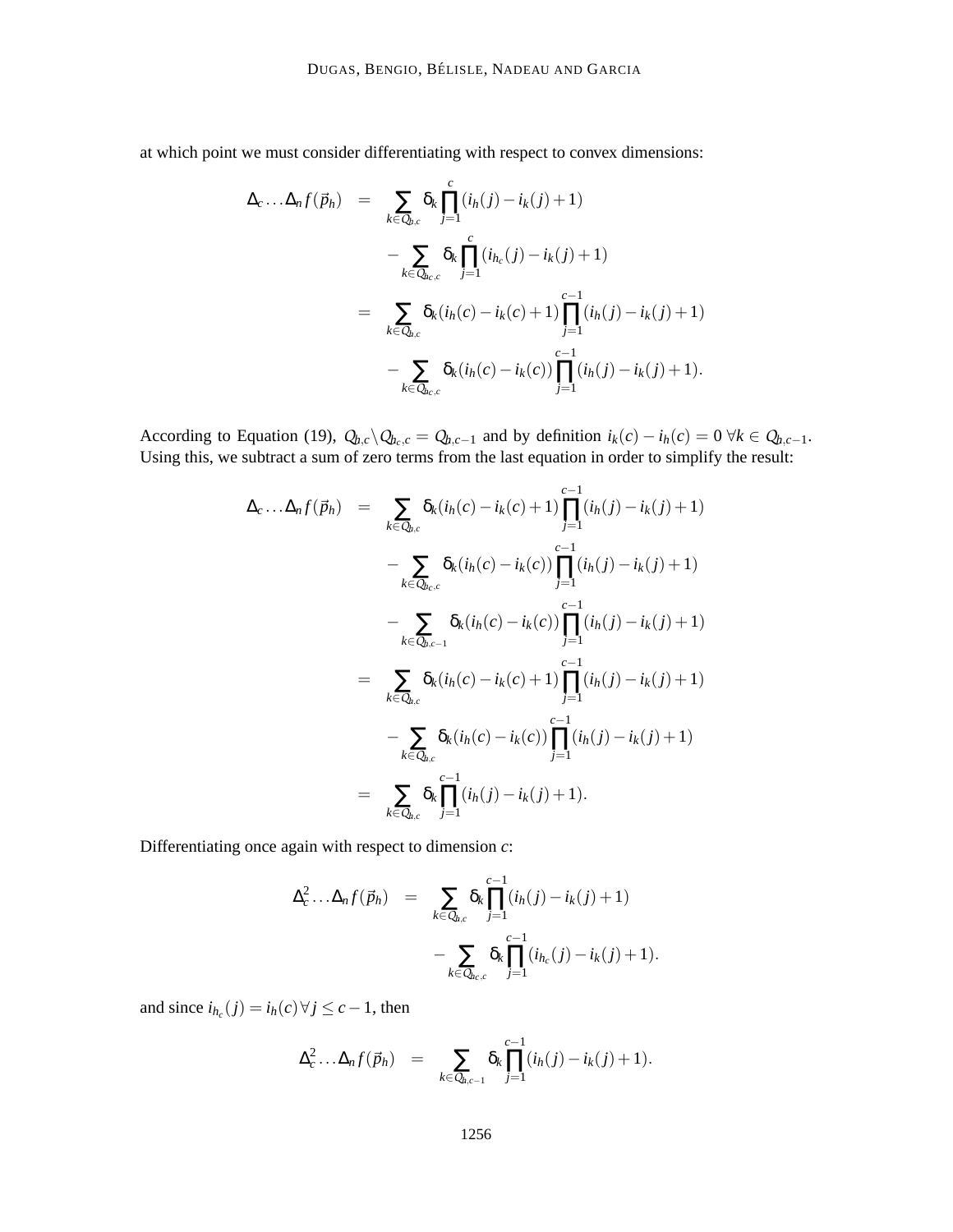This process of differentiating twice is repeated for all convex dimensions so that

$$
\Delta_1^2 \ldots \Delta_c^2 \Delta_{c+1} \ldots \Delta_n f(\vec{p}_h) = \sum_{k \in Q_{h,0}} \delta_k.
$$
  
=  $\delta_h$ 

Now, by definition of the integral operator,

$$
\Delta f = \frac{f(b) - f(a)}{b - a} = \frac{1}{b - a} \int_a^b f' dx,
$$

so that if  $f' \geq 0$  over the range  $[a, b]$ , then consequently,  $\Delta f \geq 0$ . Since, according to Equation (6), we have

$$
\frac{\partial^{n+c} f(p_h)}{\partial x_1^2 \partial x_2^2 \dots \partial x_c^2 \partial x_{c+1} \dots \partial x_n} \geq 0,
$$

then  $\Delta_1^2 \ldots \Delta_c^2 \Delta_{c+1} \ldots \Delta_n f(\vec{p}_h) \geq 0$  and  $\delta_h \geq 0$ .

For gridpoints with either  $i_h(j) = 1$  for any *j* or with  $i_h(j) = 2$  for any  $j \leq c$ , solving for  $\delta_h$ requires fewer than  $n+c$  differentiations. Since the positivity of the derivatives of  $f$  corresponding to these lower order differentiations are covered by Equation (6), then we also have that  $\delta_h \geq 0$ for these gridpoints laying at or near some of the boundaries of *T*. Thus,  $c, n\hat{X}_{++}^{\infty}$  is a universal approximator of  $c, n \mathcal{F}_{++}$ .

 $\Box$ 

## **A.3 Illustration of the Constructive Algorithm**

In order to give the reader a better intuition regarding the constructive algorithm and as how to solve for  $\delta_h$ , we apply the developments of the previous subsection to  $_{1,2}\hat{\mathcal{H}}_{++}$ , the set of functions that include call price functions, that is, positive convex w.r.t. the first variable and monotone increasing w.r.t. both variables. Figure 3 illustrates the two dimensional setting of our example with the points of the grid labelled in the order in which they are scanned according the constructive procedure. Here, we will solve  $\delta_6$ .

For the set  $_{1,2}\hat{\mathcal{N}}_{++}$ , we have,

$$
f(\vec{p}_h) = \sum_{k=1}^H \delta_k \cdot (p_h(1) - p_k(1) + L) + \cdot \theta(p_h(2) - p_k(2)).
$$

Applying this to the six gridpoints of Figure 3, we obtain  $f(\vec{p}_1) = \delta_1$ ,  $f(\vec{p}_2) = (\delta_1 + \delta_2)$ ,  $f(\vec{p}_3) =$  $(2\delta_1 + \delta_3), f(\vec{p}_4) = (2\delta_1 + 2\delta_2 + \delta_3 + \delta_4), f(\vec{p}_5) = (3\delta_1 + 2\delta_3 + \delta_5), f(\vec{p}_6) = (3\delta_1 + 3\delta_2 + 2\delta_3 +$  $2\delta_4 + \delta_5 + \delta_6$ ).

Differentiating w.r.t. the second variable, then the first, we have:

$$
\Delta_2 f(\vec{p}_6) = f(\vec{p}_6) - f(\vec{p}_5) \n\Delta_1 \Delta_2 f(\vec{p}_6) = (f(\vec{p}_6) - f(\vec{p}_5)) - (f(\vec{p}_4) - f(\vec{p}_3)) \n\Delta_1^2 \Delta_2 f(\vec{p}_6) = (f(\vec{p}_6) - f(\vec{p}_5)) - (f(\vec{p}_4) - f(\vec{p}_3)) \n- (f(\vec{p}_4) - f(\vec{p}_3)) + (f(\vec{p}_2) - f(\vec{p}_1)) \n= \delta_6.
$$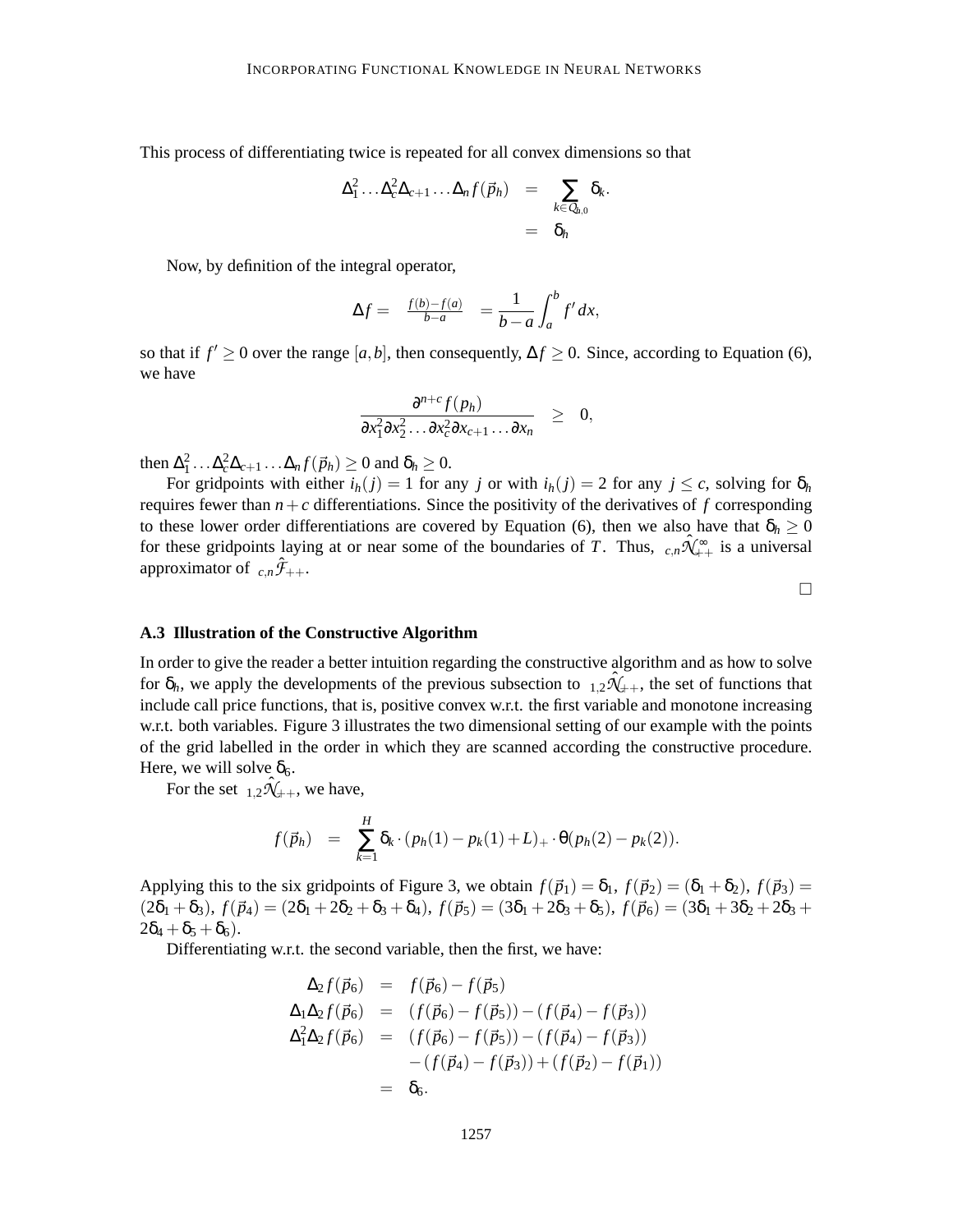

Figure 3: Illustration in two dimensions of the constructive proof. The points are labelled according to the order in which they are visited. The function is known to be convex w.r.t. to the first variable (abscissa) and monotone increasing w.r.t. both variables.

The conclusion associated with this result is that the third finite difference of the function must be positive in order for  $\delta_6$  to be positive as well. As stated above, enforcing the corresponding derivative to be positive is a stronger condition which is respected by all element functions of  $c_n\hat{X}_{++}$ . In the illustration above, other increment terms ( $\delta_1$  through  $\delta_5$ ) can be solved for with fewer differentiations. As mention in the previous subsection, derivatives associated to these lower order differentiations are all positive.

# **A.4 Proof of the Universality Theorem for Class**  $\;_{c,n}\hat{\mathcal{H}}_{++}\;$

In Section A.2, we obtained an approximating function  $\hat{f}_H \in C_{R,n} \hat{X}_{++}^{\infty}$  such that  $|\hat{f}_H - f| \le \varepsilon/2$ . Here, we will build a function  $\tilde{f}_H \in C_{n,n} \hat{N}_{++}$  everywhere greater or equal to  $\hat{f}_H$ , but we will show how the difference between the two functions can be bounded so that  $\tilde{f}_H - \hat{f}_H \le \varepsilon/2$  at all gridpoints.

We start with an approximating function  $\tilde{f}_0 = \hat{f}_0 = f(\vec{a})$ , that is,  $\tilde{f}_0$  is initially set to a constant value equal to  $f(\vec{a})$  over the entire domain. Then, we scan the grid in an orderly manner, according to the definition of the set of points  $\{\vec{p}_h\}$ . At each point  $\vec{p}_h$  along the grid, we add a term  $\tilde{g}_h$  (a function) to the current approximating function  $f_{h-1}$ :

$$
\tilde{f}_h = \tilde{g}_h + \tilde{f}_{h-1} \n= \sum_{k=1}^h \tilde{g}_k \n= \sum_{k=1}^h \delta_k \tilde{\beta}_k,
$$

where the  $\delta_k$  are kept equal to the ones found in Section A.2 and we define the set of  $\beta_k$  functions as a product of sigmoid and softplus functions, one for each input dimension:

$$
\tilde{\beta}_h(\vec{p}) = \prod_{j=1}^n \tilde{\beta}_{h,j}(\vec{p}).
$$

For each of the convex coordinates, we set:

$$
\tilde{\beta}_{h,j}(\vec{p}) = \frac{1}{\alpha} \zeta(\alpha \cdot (p(j) - p_h(j) + L)). \tag{20}
$$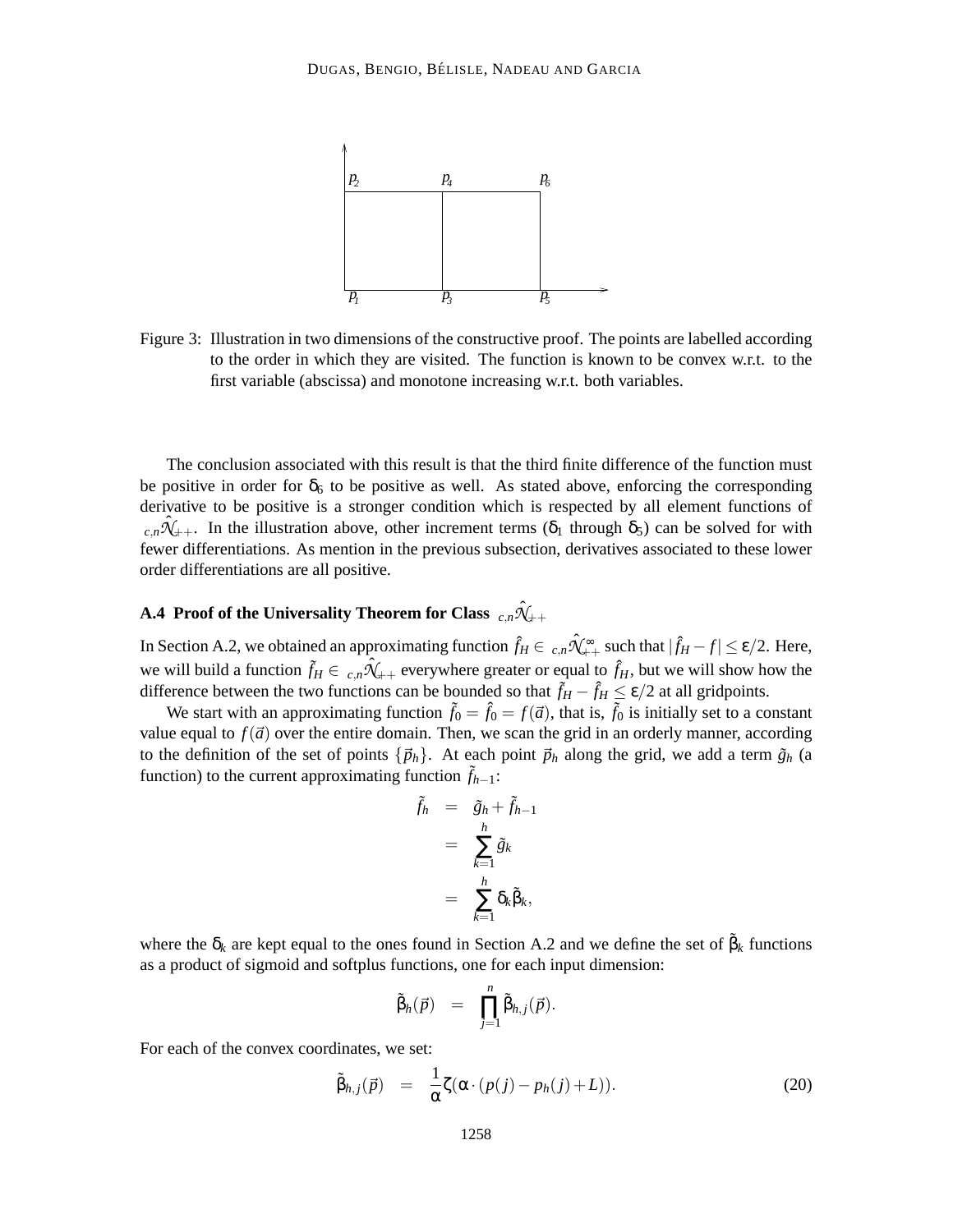

Figure 4: Illustration of the difference between  $\tilde{\beta}_{h,j}$  (solid) and  $\hat{\beta}_{h,j}$  (dotted) for convex (left) and non-convex (right) dimensions.

where  $\alpha > 0$ . Now, note that κ, the maximum of the difference between the softplus function of Equation (20) and the positive part function  $\hat{\beta}_{h,j}(\vec{p}) = (p(j) - p_h(j) + L)_+$ , is attained for  $p(j) =$  $p_h(j) - L$  where the difference is ln2/α. Thus, in order to cap the difference resulting from the approximation along the convex dimensions, we simply need to set  $\kappa(\alpha)$  to a small (large) enough value which we shall soon define. Let us now turn to the non-convex dimensions where we set:

$$
\tilde{\beta}_{h,j}(\vec{p}) = (1+\kappa) h(\gamma \cdot p(j) + \eta)
$$

and add two constraints:

$$
h(\gamma(p_h(j)-L)+\eta) = \frac{\kappa}{1+\kappa},
$$
  

$$
h(\gamma \cdot p_h(j)+\eta) = \frac{1}{1+\kappa}.
$$

Solving for  $\gamma$  and  $\eta$ , we obtain:

$$
\gamma = -\frac{2}{L} \ln \kappa, \tag{21}
$$

$$
\eta = \left(\frac{2p_h(j)}{L} - 1\right) \ln \kappa. \tag{22}
$$

For non-convex dimensions, we have  $\hat{\beta}_{h,j}(\vec{p}) = \theta(p(j) - p_h(j))$ . Thus, for values of  $p(j)$  such that  $p_h(j) - L < p(j) < p_h(j)$ , we have a maximum difference  $\tilde{\beta}_{h,j} - \hat{\beta}_{h,j}$  of 1. For other values of  $p(j)$ , the difference is capped by κ. In particular, the difference is bounded above by κ for all gridpoints and is zero for gridpoints with  $p(j) = p_h(j)$ . These values are illustrated in Figure 4.

We now compare incremental terms. Our goal is to cap the difference between  $\tilde{g}_h$  and  $\hat{g}_h$  by  $\epsilon/2H$ . This will lead us to bound the value of  $\kappa$ . At gridpoints,  $\hat{\beta}_h$  is equal to

$$
\hat{\beta}_h = \prod_{j=1}^n m_j,
$$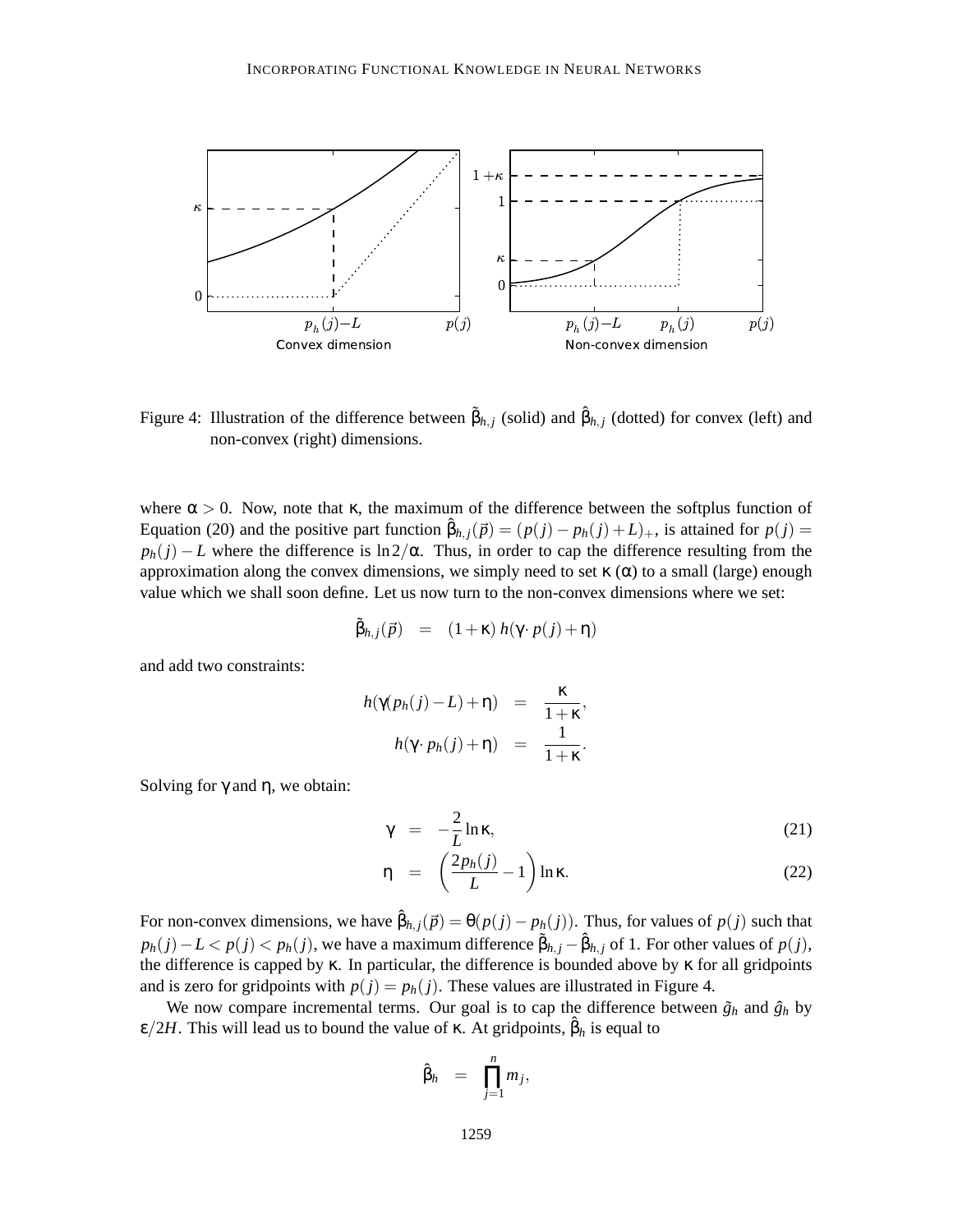where  $m_j \in \{0, 1\}$  along non-convex dimensions and  $m_j$  is equal to a non-negative integer along the convex dimensions. Also, since  $\tilde{\beta}_{h,j} - \hat{\beta}_{h,j} \le \kappa$  at gridpoints, then

$$
\tilde{\beta}_h \leq \prod_{j=1}^n (m_j + \kappa).
$$

In order find a bound on the value of κ, we need to consider two cases. First, consider the case where  $m_j > 0 \,\forall j$ :

$$
\tilde{g}_h - \hat{g}_h \leq \delta_h \left( \prod_{j=1}^n (m_j + \kappa) - \prod_{j=1}^n m_j \right)
$$
  
\n
$$
\leq \delta_h \left( \prod_{j=1}^n m_j (1 + \kappa) - \prod_{j=1}^n m_j \right)
$$
  
\n
$$
= \delta_h ((1 + \kappa)^n - 1) \prod_{j=1}^n m_j
$$
  
\n
$$
\leq \delta_h ((1 + \kappa)^n - 1) \prod_{j=1}^n (N_j + 1)
$$
  
\n
$$
\leq \epsilon ((1 + \kappa)^n - 1) H.
$$

In that case, we have  $\tilde{g}_h - \hat{g}_h < \varepsilon/2H$  if

$$
\kappa \le (1/2H^2 + 1)^{1/n} - 1. \tag{23}
$$

Now, consider cases where  $\exists j : m_j = 0$ . Let  $d = #\{j : m_j = 0\}$ . Then,

$$
\tilde{g}_h - \hat{g}_h \leq \delta_h \left( \prod_{j=1}^n (m_j + \kappa) - \prod_{j=1}^n m_j \right) \n\leq \delta_h \kappa^d \prod_{m_j \neq 0} (N_j + 1)(1 + \kappa) \n\leq \delta_h \kappa^d (1 + \kappa)^{n-d} H \n\leq \epsilon \kappa^d 2^{n-d} H \n\leq \epsilon \kappa 2^{n-1} H,
$$

so that here, the bound on κ is:

$$
\kappa \leq \frac{1}{2^n H^2}.
$$
\n(24)

Depending on the relative values of  $n$  and  $H$ , one of the two bounds may be effective so that both values of Equations (23) and (24) must be considered in order to set an upper bound on κ:

$$
\kappa \leq \min\left( (1/2H^2 + 1)^{1/n} - 1, \frac{1}{2^nH^2} \right).
$$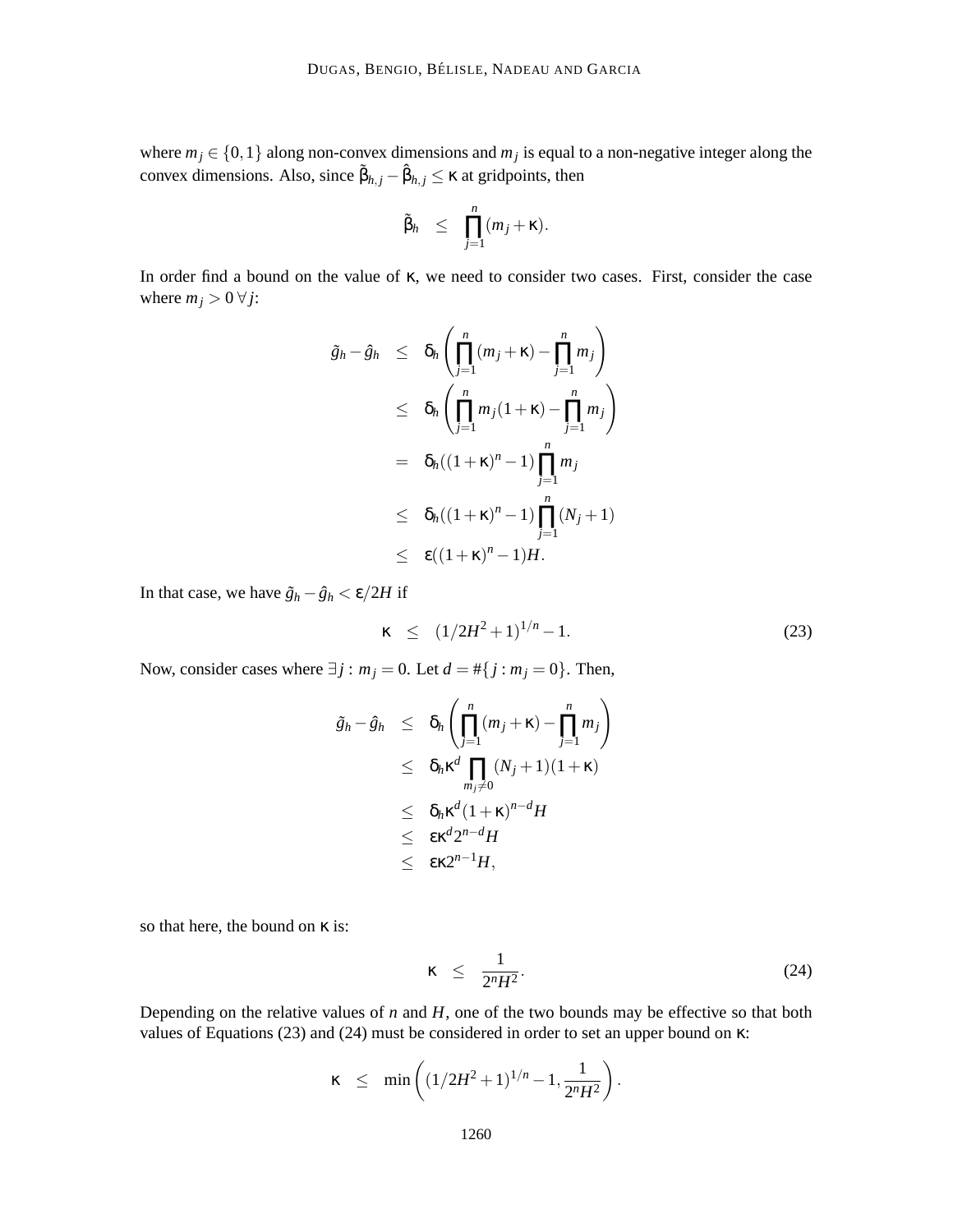Values for  $\alpha = \ln 2/\kappa$ ,  $\gamma$ , and  $\eta$  (Equations 21 and 22) are derived accordingly.

Thus, for any gridpoint, we have:

$$
\tilde{f}_h - \hat{f}_h = \sum_{k=1}^H \tilde{g}_h - \hat{g}_h
$$
\n
$$
\leq H \cdot \varepsilon / 2H
$$
\n
$$
= \varepsilon / 2.
$$

In Section A.2, we developed an algorithm such that  $\hat{f} = f$  for any gridpoint. In this present subsection, we showed that softplus and sigmoid parameters could be chosen such that  $\hat{f} \leq \tilde{f} \leq$  $\hat{f} + \varepsilon/2$  for any gridpoint. Note that  $f, \hat{f}$ , and  $\tilde{f}$  are increasing along each input dimension.

As in Section A.2, consider any point  $\vec{q} \in D$ . Let  $\vec{q}_1$  and  $\vec{q}_2$  be the innermost and outermost gridpoints of  $\vec{q}$ 's encompassing hypercube of side length *L*. In Section A.2, we showed how a grid could be made tight enough so that  $f(\vec{q}_2) - f(\vec{q}_1) \le \varepsilon/2$ .

With these results at hand, we can set upper and lower bounds on  $\tilde{f}(\vec{q})$ . First, observe that  $\tilde{f}_H(\vec{q}) \ge \tilde{f}_H(\vec{q}_1) \ge \hat{f}_H(\vec{q}_1) = f(\vec{q}_1)$ , which provides us with a lower bound on  $\tilde{f}_H(\vec{q})$ . Next, for the upper bound we have:  $\tilde{f}_H(\vec{q}) \leq \tilde{f}_H(\vec{q}_2) \leq \hat{f}_H(\vec{q}_2) + \varepsilon/2 = f(\vec{q}_2) + \varepsilon/2 \leq f(\vec{q}_1) + \varepsilon$ . Thus,  $\tilde{f}_H(\vec{q}) \in$  $[f(\vec{q}_1), f(\vec{q}_1) + \varepsilon]$  and  $f(\vec{q}) \in [f(\vec{q}_1), f(\vec{q}_1) + \varepsilon/2] \subset [f(\vec{q}_1), f(\vec{q}_1) + \varepsilon]$ . Since both  $f(\vec{q})$  and  $\tilde{f}(\vec{q})$ are within a range of length  $\varepsilon$ , then  $|\tilde{f}(\vec{q}) - f(\vec{q})| \leq \varepsilon$ .

## **References**

- A. R. Barron. Universal approximation bounds for superpositions of a sigmoidal function. *IEEE Transactions on Information Theory*, 39(3):930–945, 1993.
- F. Black and M. Scholes. The pricing of options and corporate liabilities. *Journal of Political Economy*, 81(3):637–654, 1973.
- G. Cybenko. Continuous valued neural networks with two hidden layers are sufficient. Technical report, Department of Computer Science, Tufts University, Medford, MA, 1988.
- G. Cybenko. Approximation by superpositions of a sigmoidal function. *Mathematics of Control, Signals, and Systems*, 2:303–314, 1989.
- M.C. Delfour and J.-P. Zolésio. Shapes and Geometries: Analysis, Differential Calculus, and Opti*mization*. SIAM, 2001.
- C. Dugas, O. Bardou, and Y. Bengio. Analyses empiriques sur des transactions d'options. Technical Report 1176, Départment d'informatique et de Recherche Opérationnelle, Université de Montréal, Montréal, Québec, Canada, 2000.
- R. Garcia and R. Gençay. Pricing and hedging derivative securities with neural networks and a homogeneity hint. Technical Report 98s-35, CIRANO, Montréal, Québec, Canada, 1998.
- K. Hornik, M. Stinchcombe, and H. White. Multilayer feedforward networks are universal approximators. *Neural Networks*, 2:359–366, 1989.